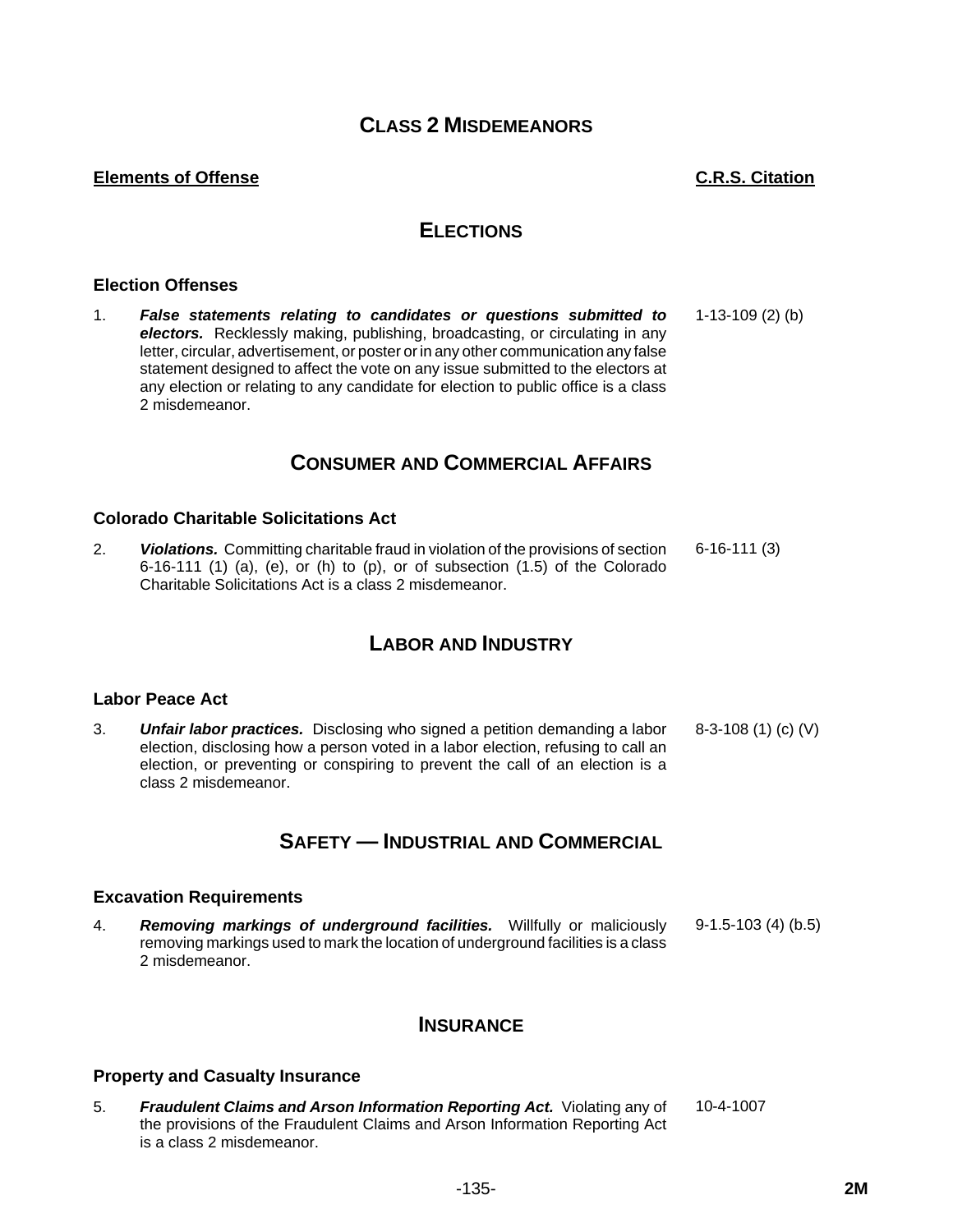# **Captive Insurance Companies**

6. *False information given to the Division of Insurance.* Knowingly or willfully making any materially false certificate, entry, or memorandum on any of the books or papers of any captive insurance company or on any statement filed or to be filed in the Division of Insurance is a class 2 misdemeanor. 10-6-128.5 (4)

## **Life Insurance**

7. *Viatical Settlements.* Violating a provision of the Viatical Settlements Act after receiving a cease-and-desist order is a class 2 misdemeanor. 10-7-613 (6) (a)

# **FINANCIAL INSTITUTIONS**

## **Savings and Loan Associations**

8. *Restrictions on foreign associations.* A foreign savings and loan association that operates an office in this state in order to sell its shares or accounts or to make new loans in this state commits a class 2 misdemeanor. 11-43-101

# **Colorado Banking Code**

9. *Derogatory statements regarding state banks.* Willfully making, circulating, or transmitting a false derogatory statement regarding the financial condition of a state bank that impairs public confidence or that results in an extraordinary withdrawal of funds is a class 2 misdemeanor. 11-102-508

# **PROFESSIONS AND OCCUPATIONS**

## **Accountants**

10. *Violations.* The first violation of the provisions of section 12-2-115 regarding the use of the title "certified public accountant" or of section 12-2-120 (6) (a) regarding unlawful acts by accountants is a class 2 misdemeanor. 12-2-129

## **Hearing Aid Providers**

11. *Violations.* The first offense of practicing as a hearing aid provider or engaging in the practice of dispensing, fitting, or dealing in hearing aids without an active license is a class 2 misdemeanor. 12-5.5-303 (6)

## **Barbers and Cosmetologists**

12. *Violations.* The first violation of practicing or attempting to practice barbering, hairstyling, esthetics, manicuring, or cosmetology without a license is a class 2 misdemeanor. 12-8-127 (1)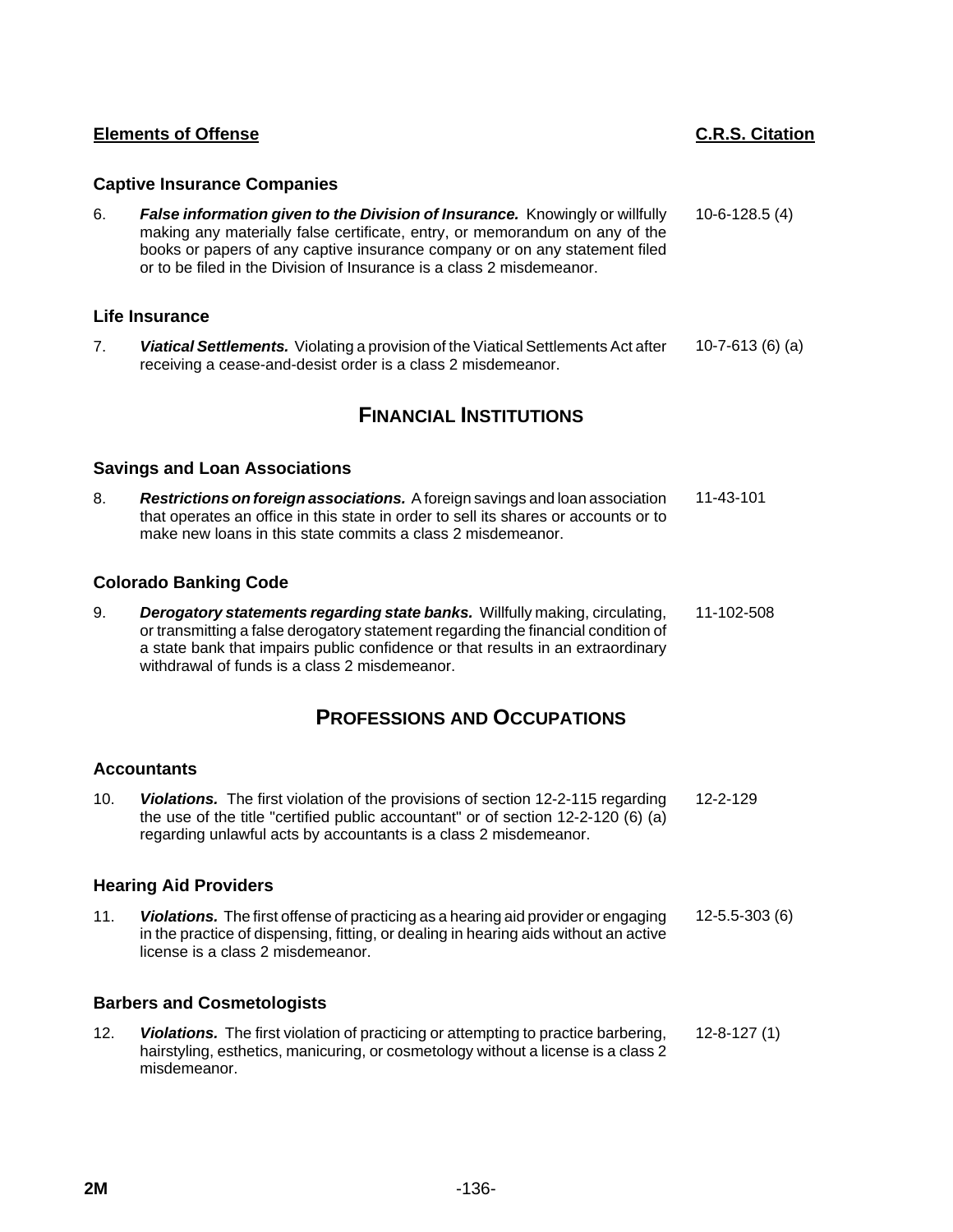# **Bingo and Raffles Law**

13. *Violations.* Willfully violating or procuring, aiding, or abetting in the violation of the Bingo and Raffles Law is a class 2 misdemeanor. 12-9-114

# **Boxing**

14. *Violations.* The first violation of engaging in or attempting to engage in the conduct, promotion, or performance of live boxing matches without an active license or permit is a class 2 misdemeanor. 12-10-110 (2)

# **Electricians**

15. *Unauthorized practice.* The first violation of practicing or attempting to practice the profession of an electrician without an active license is a class 2 misdemeanor. 12-23-119 (2)

## **Engineers, Surveyors, and Architects**

- 16. *Engineers.* The first violation of practicing or attempting to practice professional engineering without an active license is a class 2 misdemeanor. 12-25-105 (7)
- 17. *Surveyors.* The first violation of practicing or attempting to practice professional land surveying without an active license is a class 2 misdemeanor. 12-25-205 (4)
- 18. *Architects.* The first violation of practicing or attempting to practice architecture without an active license is a class 2 misdemeanor. 12-25-305 (1)

## **Acupuncturists**

19. *Unauthorized practice.* The first violation of practicing or attempting to practice acupuncture without an active license is a class 2 misdemeanor. 12-29.5-108 (1)

## **Athletic Trainer Practice Act**

20. *Unauthorized practice.* The first violation of practicing or attempting to practice athletic training without an active registration is a class 2 misdemeanor. 12-29.7-111

## **Audiologists**

21. *Unauthorized practice.* The first violation of practicing or attempting to practice audiology without an active license is a class 2 misdemeanor. 12-29.9-110 (6)

## **Podiatrists**

22. *Unauthorized practice.* The first violation of practicing or attempting to practice podiatry without an active license is a class 2 misdemeanor. 12-32-109 (1)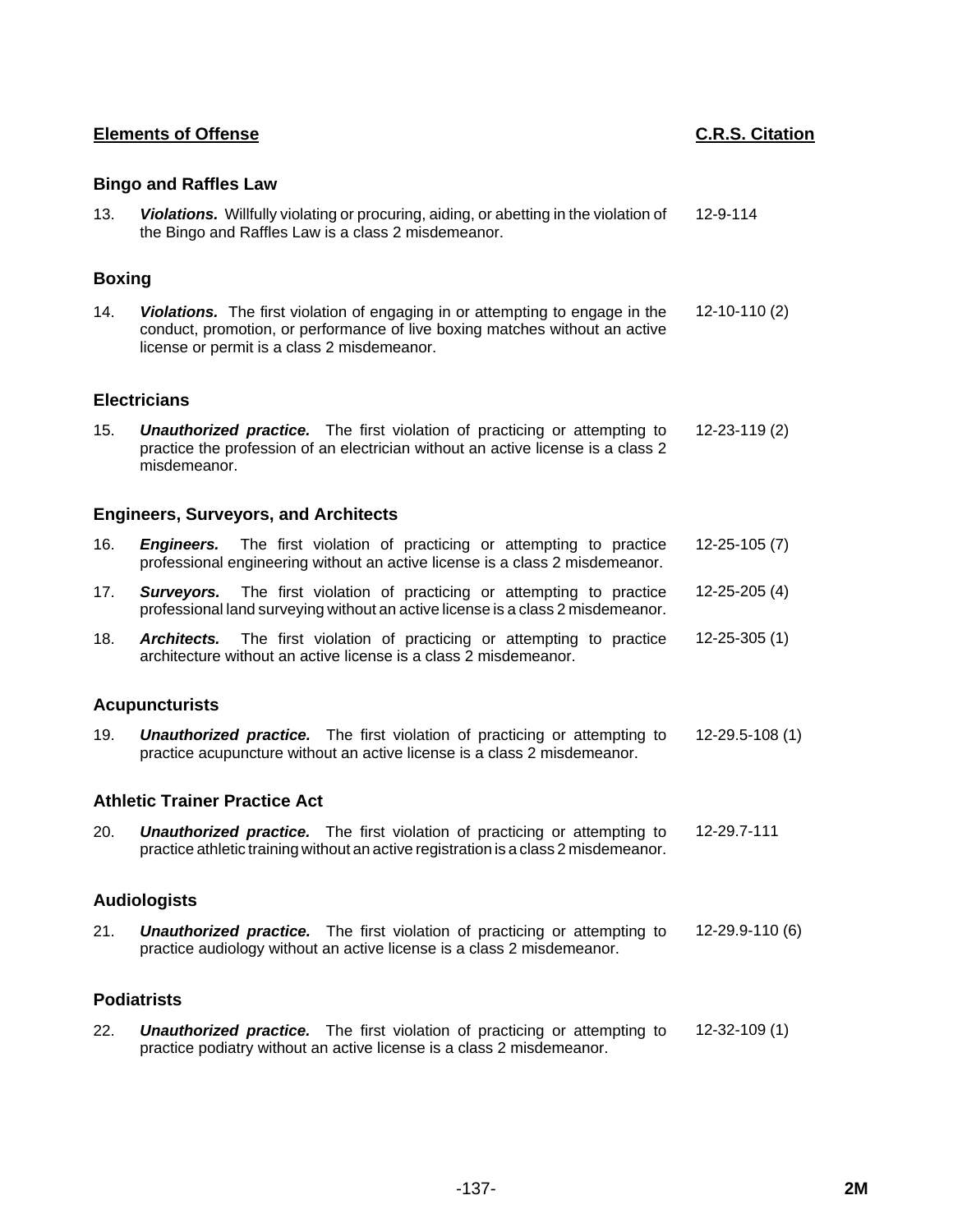# **Chiropractors**

23. *Unauthorized practice.* The first violation of practicing or attempting to practice chiropractic without an active license is a class 2 misdemeanor, with certain exceptions for out-of-state chiropractors. 12-33-120 (1)

# **Dentists and Dental Hygienists**

24. *Unauthorized practice.* The first violation of practicing or attempting to practice dentistry or dental hygiene without an active license is a class 2 misdemeanor. 12-35-135 (1)

## **Massage Therapists**

25. *Unauthorized practice.* The first violation of offering or attempting to practice massage therapy without an active license is a class 2 misdemeanor. 12-35.5-115

### **Medical Practice**

26. *Unauthorized practice.* The first violation of practicing or attempting to practice medicine, as a physician assistant, or as an anesthesiologist assistant without an active license is a class 2 misdemeanor. 12-36-129 (1)

#### **Midwives**

27. *Unauthorized practice.* The first violation of practicing or attempting to practice direct-entry midwifery without an active registration is a class 2 misdemeanor. 12-37-108

#### **Naturopathic Doctors**

28. *Unauthorized practice.* Any person who practices or offers or attempts to practice as a naturopathic doctor without an active registration commits a class 2 misdemeanor. 12-37.3-113

### **Nurses**

29. *Unauthorized practice.* The first violation of practicing or attempting to practice practical or professional nursing without an active license is a class 2 misdemeanor. 12-38-123 (2)

## **Nurse Aides**

30. *Unauthorized practice.* The first violation of practicing as a nurse aide or **Unauthorized practice.** The first violation of practicing as a nurse aide or 12-38.1-118 (2) medication administrator without proper certification is a class 2 misdemeanor.

## **Nursing Home Administrators**

31. *Unauthorized practice.* The first violation of practicing or attempting to practice as a nursing home administrator without an active license is a class 2 misdemeanor. 12-39-116 (2)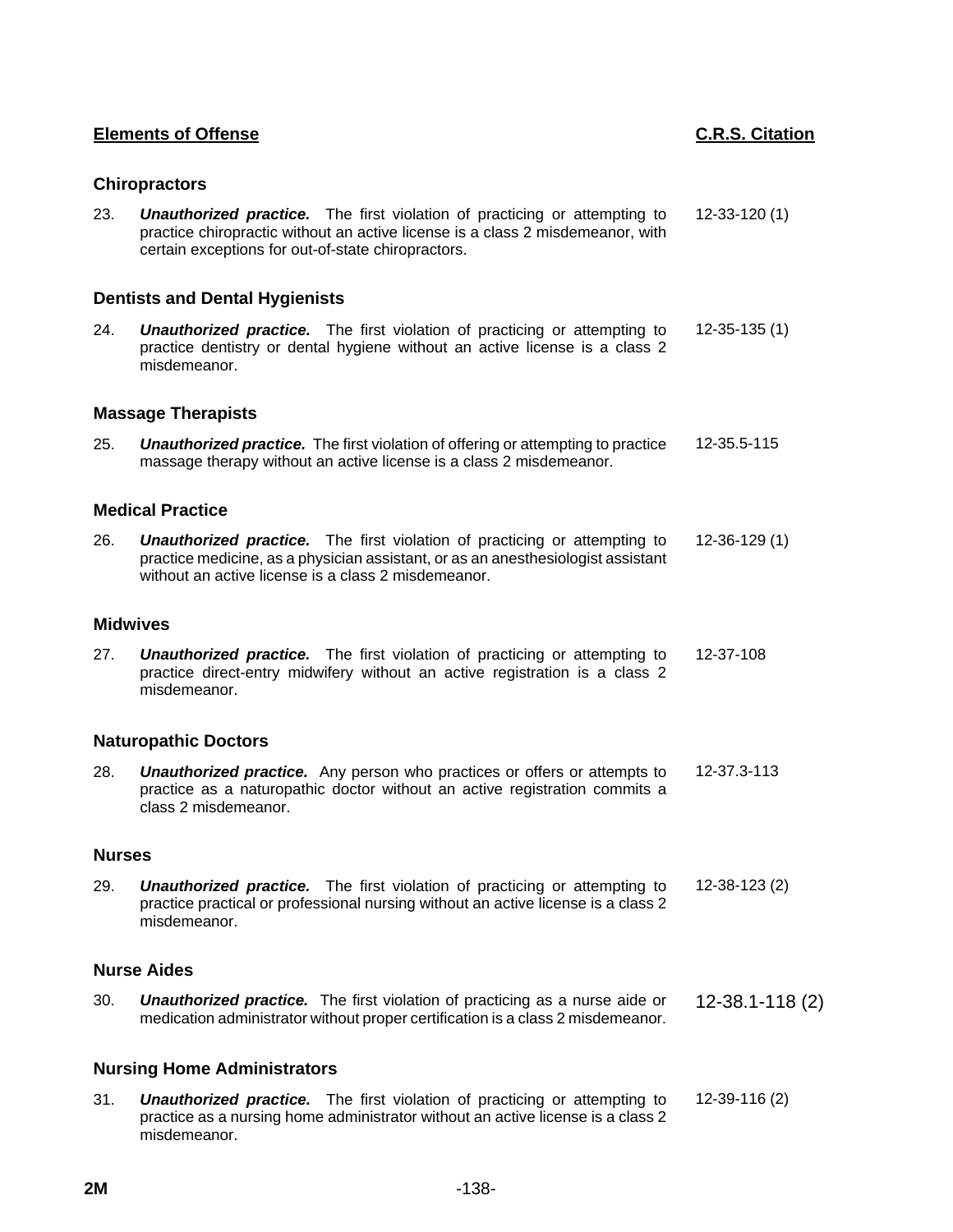# **Optometrists**

32. *Unauthorized practice.* The first violation of practicing or attempting to practice optometry without an active license is a class 2 misdemeanor. 12-40-124

## **Occupational Therapy Practice Act**

33. *Unauthorized practice.* The first violation of practicing or offering or attempting to practice occupational therapy without an active license is a class 2 misdemeanor. 12-40.5-111

### **Physical Therapists**

34. *Unauthorized practice.* The first violation of practicing or attempting to practice physical therapy without an active license is a class 2 misdemeanor. 12-41-121 (2)

## **Physical Therapist Assistants**

35. *Unauthorized practice.* Any person who, without an active certification, uses the title "physical therapist assistant" or the letters "P.T.A." or any other generally accepted terms, letters, or figures that indicate that the person is a physical therapist assistant, commits a class 2 misdemeanor. 12-41-216

Any person who, without an active certification, violates any of the limitations of the authority of a certified physical therapist assistant, commits a class 2 misdemeanor. Such limitations include prohibitions against: (1) practicing unauthorized forms of medicine, surgery, or other forms of healing; (2) using roentgen rays and radioactive materials for therapeutic purposes, or using electricity for surgical purposes or the diagnosis of disease; or (3) practicing physical therapy without supervision by a licensed physical therapist. 12-41-216

## **Respiratory Therapy Practice Act**

36. *Unauthorized practice.* The first violation of practicing or attempting to practice respiratory therapy without an active license is a class 2 misdemeanor. 12-41.5-112 (2)

#### **Psychiatric Technicians**

37. *Unauthorized practice.* The first violation of practicing or attempting to practice as a psychiatric technician without an active license is a class 2 misdemeanor. 12-42-119 (2)

## **Pharmacists, Pharmacy Businesses, and Pharmaceuticals**

38. *Unauthorized practice.* The first violation of practicing or attempting to practice pharmacy without an active license is a class 2 misdemeanor. 12-42.5-127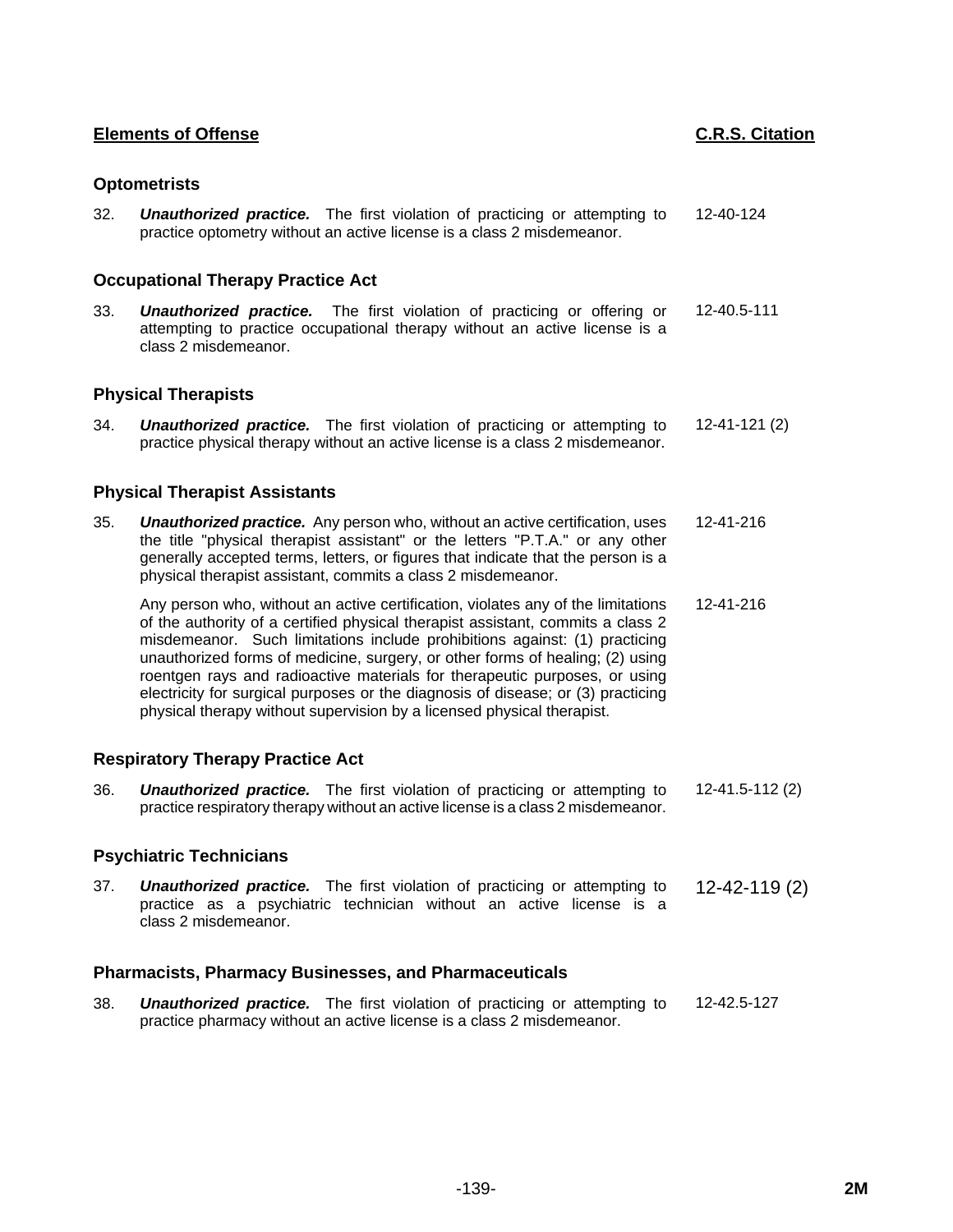# **Mental Health**

| 39. | Unauthorized practice of mental health occupations. The first violation of<br>practicing or attempting to practice as a psychologist, social worker, marriage<br>and family therapist, licensed professional counselor, psychotherapist, or<br>addiction counselor without an active license, registration, or certification is a<br>class 2 misdemeanor. | 12-43-226 (2)                                 |  |
|-----|-----------------------------------------------------------------------------------------------------------------------------------------------------------------------------------------------------------------------------------------------------------------------------------------------------------------------------------------------------------|-----------------------------------------------|--|
|     | The first violation of practicing psychotherapy as an unlicensed person without<br>first complying with the recording requirements of section 12-43-702.5 is a class<br>2 misdemeanor.                                                                                                                                                                    | 12-43-702.5 (5)                               |  |
|     | <b>Surgical Assistants and Surgical Technologists</b>                                                                                                                                                                                                                                                                                                     |                                               |  |
| 40. | <b>Unauthorized practice.</b> The first violation of performing the duties of a<br>surgical assistant or surgical technologist without being registered is a class 2<br>misdemeanor.                                                                                                                                                                      | 12-43.2-102 (1) (b)                           |  |
|     | <b>Colorado Medical Marijuana Code</b>                                                                                                                                                                                                                                                                                                                    |                                               |  |
| 41. | <b>Unlawful acts.</b> Violating any of the provisions of the Colorado Medical<br>Marijuana Code, unless the offense also violates the Criminal Code, is a class 2<br>misdemeanor.                                                                                                                                                                         | 12-43.3-901 (7)                               |  |
|     | <b>Colorado Retail Marijuana Code</b>                                                                                                                                                                                                                                                                                                                     |                                               |  |
| 42. | <b>Unlawful acts.</b> Violating any of the provisions of the Colorado Retail Marijuana<br>Code, unless the offense also violates the Criminal Code, is a class 2<br>misdemeanor.                                                                                                                                                                          | 12-43.4-901 (6)                               |  |
|     | <b>Speech-language Pathologists</b>                                                                                                                                                                                                                                                                                                                       |                                               |  |
| 43. | <b>Unauthorized practice.</b> The first violation of practicing or attempting to<br>practice speech-language pathology without an active certification is a<br>class 2 misdemeanor.                                                                                                                                                                       | $12 - 43.7 - 112(1)$                          |  |
|     | <b>Landscape Architects Professional Licensing Act</b>                                                                                                                                                                                                                                                                                                    |                                               |  |
| 44. | <b>Unauthorized practice.</b> The first violation of practicing or attempting to<br>practice landscape<br>architecture<br>without an<br>active<br>license<br>is a<br>class 2 misdemeanor.                                                                                                                                                                 | $12 - 45 - 115(1)$                            |  |
|     | <b>Colorado Liquor Code</b>                                                                                                                                                                                                                                                                                                                               |                                               |  |
| 45. | <b>Unlawful acts and violations.</b> Violating any of the provisions of sections<br>12-47-901 (1)(a), (1)(b), (1)(c), (1)(f), (1)(g), (1)(i), (1)(k), (1)(l), (5)(a)(l), or<br>(5)(b) or 12-47-902.5 regarding alcoholic beverages is a class 2 misdemeanor.                                                                                              | 12-47-903 (2) and (3);<br>and 12-47-901 (1.5) |  |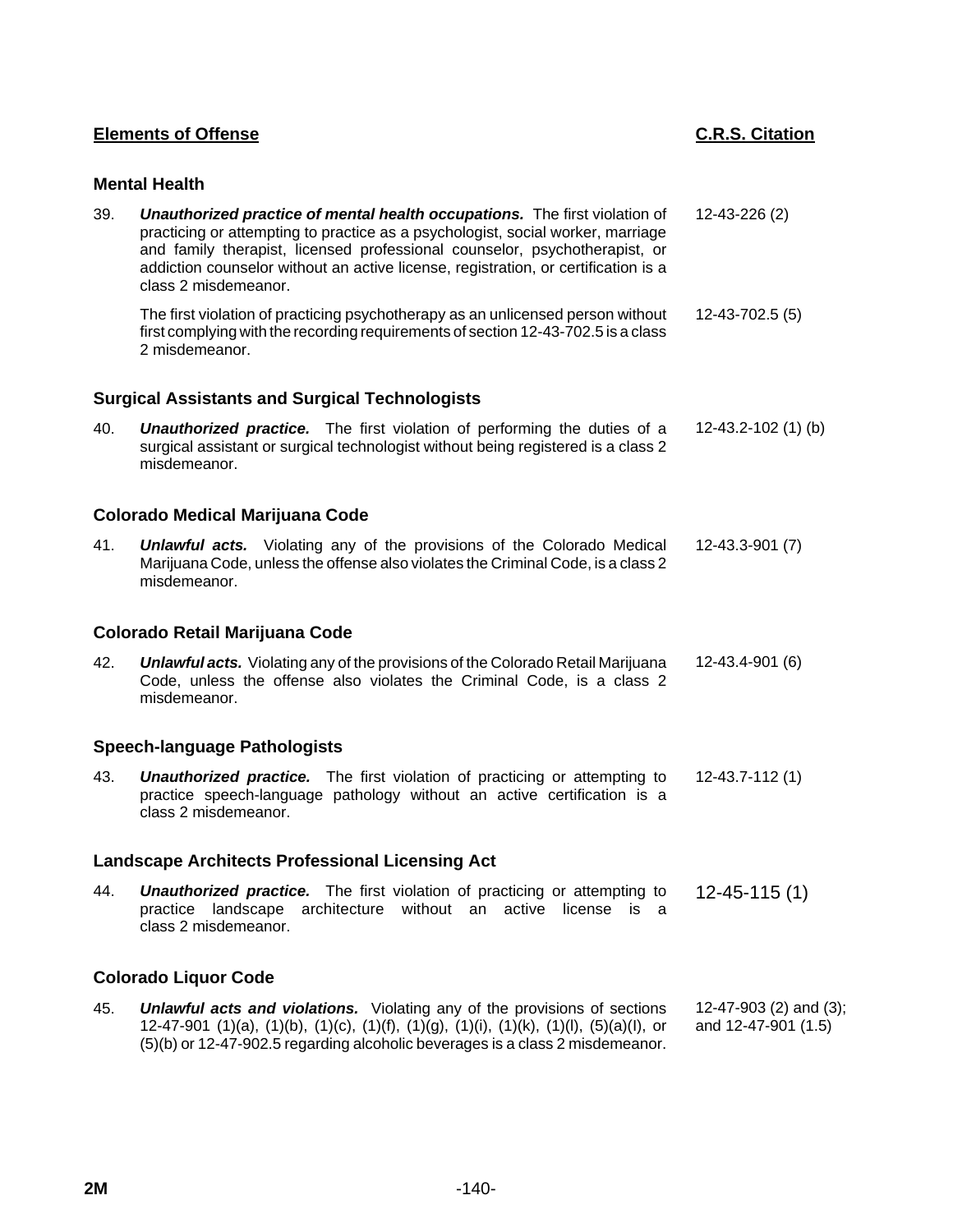# **Colorado Limited Gaming Act**

| 46. | Age of participants. Violating any of the provisions of the Colorado Limited<br>Gaming Act that prohibit a person under 21 years of age from participating in<br>limited gaming or from sharing in the proceeds from limited gaming is a class 2<br>misdemeanor.                                             | 12-47.1-809 (4)    |
|-----|--------------------------------------------------------------------------------------------------------------------------------------------------------------------------------------------------------------------------------------------------------------------------------------------------------------|--------------------|
| 47. | Failure to display license. Failing to permanently and conspicuously display<br>the operator and premises license issued pursuant to the Colorado Limited<br>Gaming Act and a notice stating that it is unlawful for any person under the age<br>of 21 to engage in limited gaming is a class 2 misdemeanor. | 12-47.1-830 (2)    |
|     | <b>Money Transmitters Act</b>                                                                                                                                                                                                                                                                                |                    |
| 48. | Violations. The first violation of the provisions governing money transmitter<br>agents is a class 2 misdemeanor.                                                                                                                                                                                            | 12-52-206 (1)      |
|     | Knowingly acting as an agent of an unlicensed person who is required to be<br>licensed as a money transmitter agent is a class 2 misdemeanor.                                                                                                                                                                | 12-52-206 (2)      |
|     | <b>Notaries Public Act</b>                                                                                                                                                                                                                                                                                   |                    |
| 49. | Violations. Knowingly and willfully violating the duties of a notary public is a<br>class 2 misdemeanor.                                                                                                                                                                                                     | $12 - 55 - 116(1)$ |
|     | Acting as or otherwise willfully impersonating a notary public while not lawfully<br>appointed and commissioned to perform notarial acts is a class 2<br>misdemeanor.                                                                                                                                        | 12-55-117          |
|     | <b>Outfitters and Guides</b>                                                                                                                                                                                                                                                                                 |                    |
| 50. | <b>Unauthorized practice.</b> The first violation of engaging in or offering to engage<br>in activities as an outfitter without an active registration is a class 2<br>misdemeanor.                                                                                                                          | 12-55.5-108 (6)    |
|     | <b>Pawnbrokers</b>                                                                                                                                                                                                                                                                                           |                    |
| 51. | Violations. Violation by a pawnbroker of the terms of a contract for purchase<br>involving a fixed price is a class 2 misdemeanor.                                                                                                                                                                           | 12-56-104 (3) (b)  |
|     | <b>Plumbers</b>                                                                                                                                                                                                                                                                                              |                    |
| 52. | <b>Unauthorized practice.</b> The first violation of engaging in, working at, or<br>attempting to engage in or work at the business of a residential journeyman,<br>master, or apprentice plumber without an active license, permit, or registration<br>is a class 2 misdemeanor.                            | 12-58-116 (2)      |
|     | <b>Private Investigators</b>                                                                                                                                                                                                                                                                                 |                    |
| 53. | Title protection for voluntary license. The first violation of holding oneself<br>out as a "licensed private investigator" or using such a title without an active<br>license is a class 2 misdemeanor.                                                                                                      | 12-58.5-104 (2)    |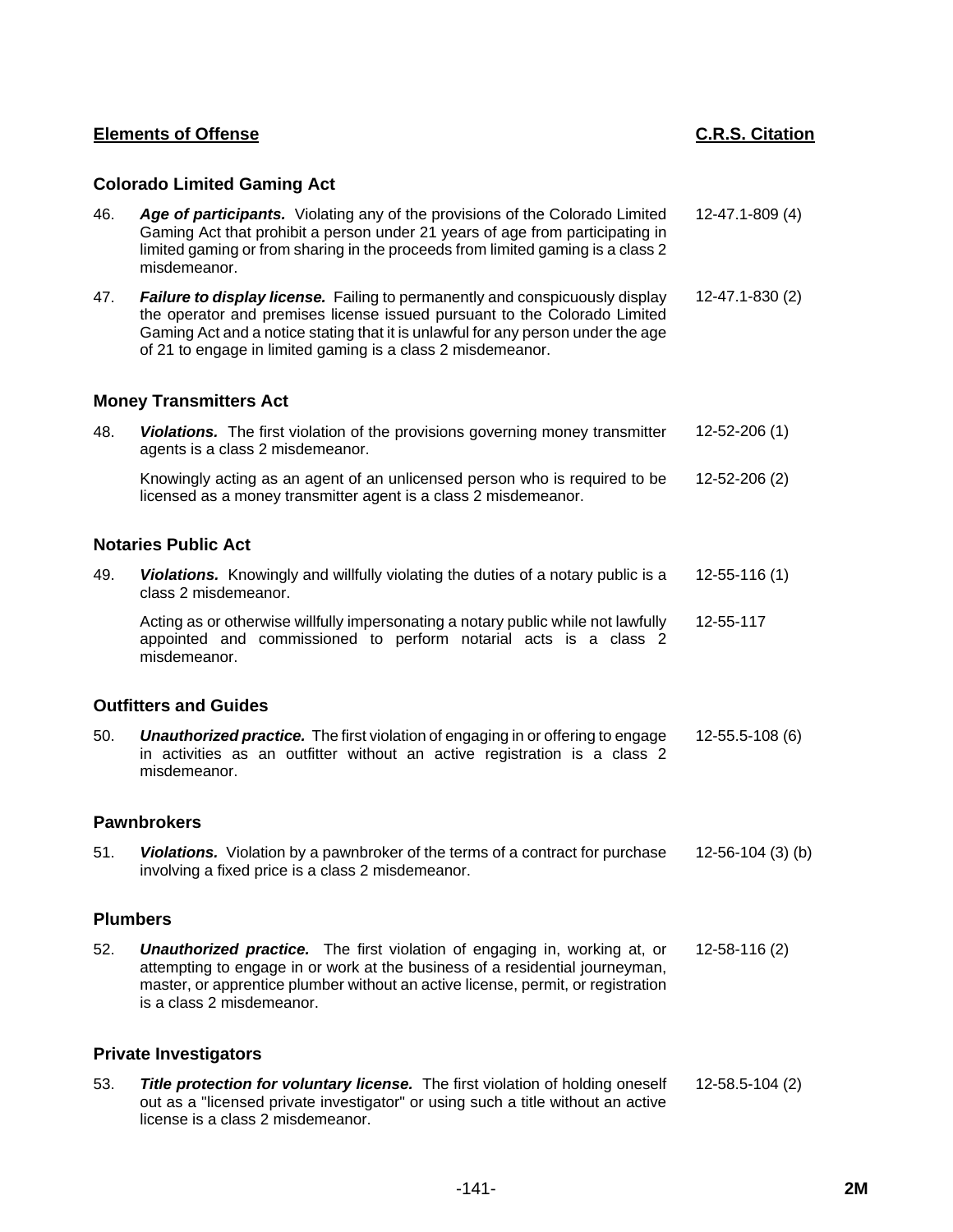## **Racing**

- 54. *Limitations on pari-mutuel wagering.* Unlicensed wagering or betting on the results of a pari-mutuel horse or greyhound race is a class 2 misdemeanor. 12-60-703.5 (2) (b)
- 55. *Violations.* Violating any of the provisions of section 12-60-507 (1) regarding investigation, denial, suspension, and revocation actions against racing licensees, unless the offense also violates the Criminal Code, is a class 2 misdemeanor. 12-60-801 (1)

#### **Real Estate**

56. *Preowned housing home warranty service contract.* Knowingly violating the provisions of the Preowned Housing Home Warranty Service Contracts statute is a class 2 misdemeanor. 12-61-612

### **Colorado Veterinary Practice Act**

57. *Unauthorized practice.* The first violation of practicing or attempting to practice veterinary medicine without an active license is a class 2 misdemeanor. 12-64-114 (2)

# **COURTS AND COURT PROCEDURE**

#### **Juries and Jurors**

58. *Harassment of a juror by an employer.* Willful harassment of a juror by an employer is a class 2 misdemeanor. 13-71-134 (2)

# **CRIMINAL CODE — INCHOATE OFFENSES**

#### **Inchoate Offenses**

- 59. *Criminal attempt.* Intentionally engaging in conduct that constitutes a substantial step towards the commission of a class 1 misdemeanor is a class 2 misdemeanor. 18-2-101 (6)
- 60. *Criminal conspiracy.* A person who agrees with another person to engage in conduct that constitutes a class 1 misdemeanor, or who agrees to attempt to commit a class 1 misdemeanor, or who agrees to aid another in the planning, commission, or attempt to commit a class 1 misdemeanor, with the intent to facilitate or promote commission of such crime, commits a class 2 misdemeanor. 18-2-206 (4)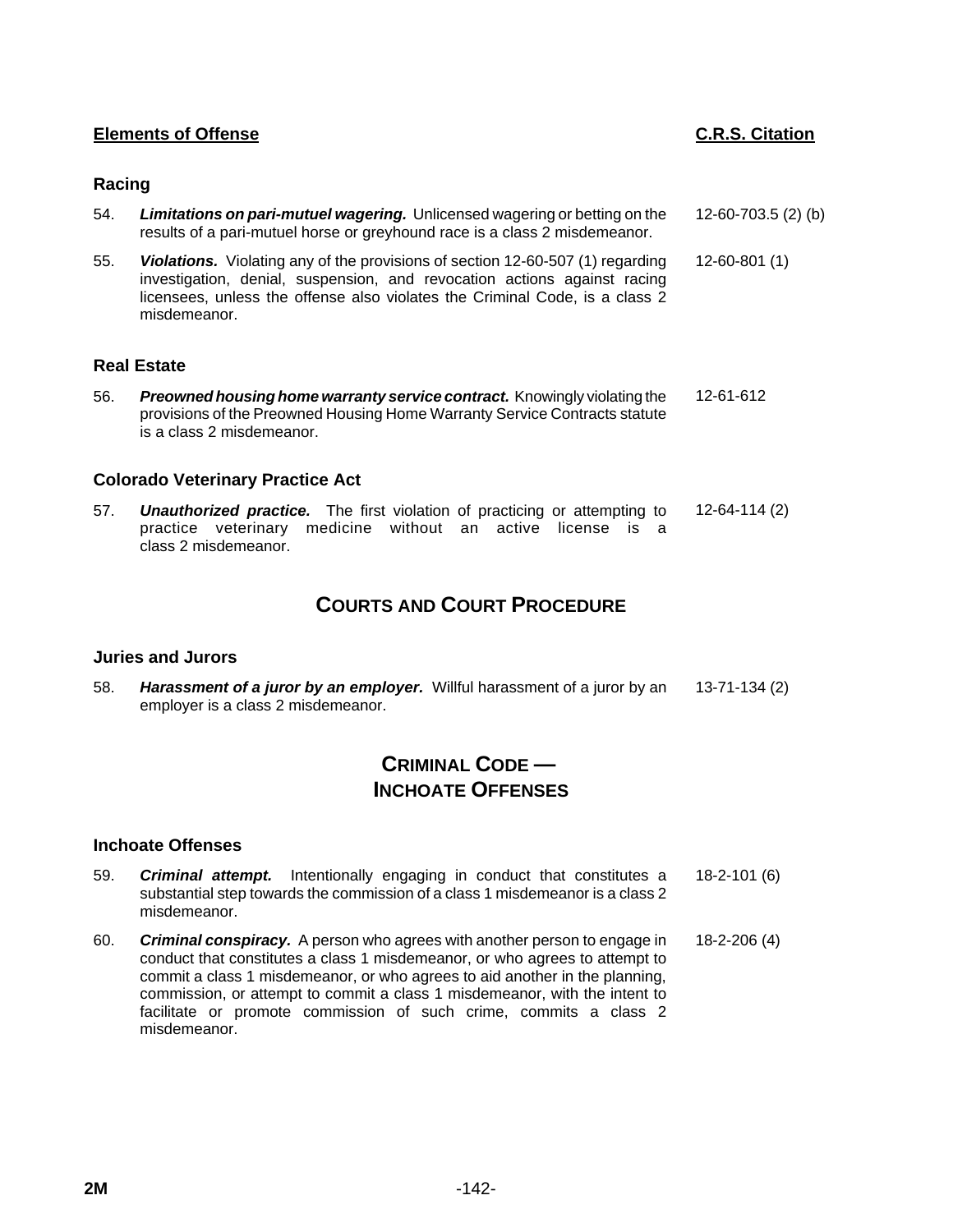# **CRIMINAL CODE — OFFENSES AGAINST THE PERSON**

## **False Imprisonment**

61. *False imprisonment.* Knowingly confining or detaining a person without that person's consent and without proper legal authority is a class 2 misdemeanor. 18-3-303 (2)

# **CRIMINAL CODE — OFFENSES AGAINST PROPERTY**

## **Arson**

- 62. *Second degree arson.* A person who, by means of fire or explosives, knowingly damages or destroys the property of another, other than a building or occupied structure, commits a class 2 misdemeanor if the damage caused is valued at less than \$100. 18-4-103 (3)
- 63. *Fourth degree arson.* A person who knowingly or recklessly starts or maintains a fire or causes an explosion on his or her or another's property, and thereby places another in danger of bodily injury or death or places any building or occupied structure of another in danger of damage, commits a class 2 misdemeanor when only property is endangered and the value of the property is \$100 or more. 18-4-105 (3)

# **Theft**

- 64. *Theft.* A person commits theft if he or she knowingly obtains, retains, or exercises control over anything of value belonging to another without authorization, or by threat or deception, or receives, loans money on, or disposes of anything of value or belonging to another that he or she knows or believes to have been stolen and: a) intends to deprive the other person permanently of the use or benefit of the thing of value; b) knowingly uses, conceals, or abandons the thing of value in such a manner as to deprive the owner permanently of its use or benefit; c) uses, conceals, or abandons the thing of value intending that such use, concealment, or abandonment will deprive the owner permanently of its use or benefit; or d) demands any consideration to which he or she is not legally entitled as a condition of restoring the thing of value to the owner; or e) knowingly retains the thing of value for more than 72 hours after the agreed-upon time of return in any lease or hire agreement. It is also theft to: 18-4-401 (1)
	- be a manufacturer, dealer, or lessor who engages in conduct to delay making a final repair that is required as a consequence of the enforcement of warranties or duties under the Warranties for Assistive Technology Act of the Colorado Consumer Protection Act with the intention of requiring payment of the cost of such repair to be made by a publicly funded program of public assistance, medical assistance, or rehabilitation assistance; 6-1-409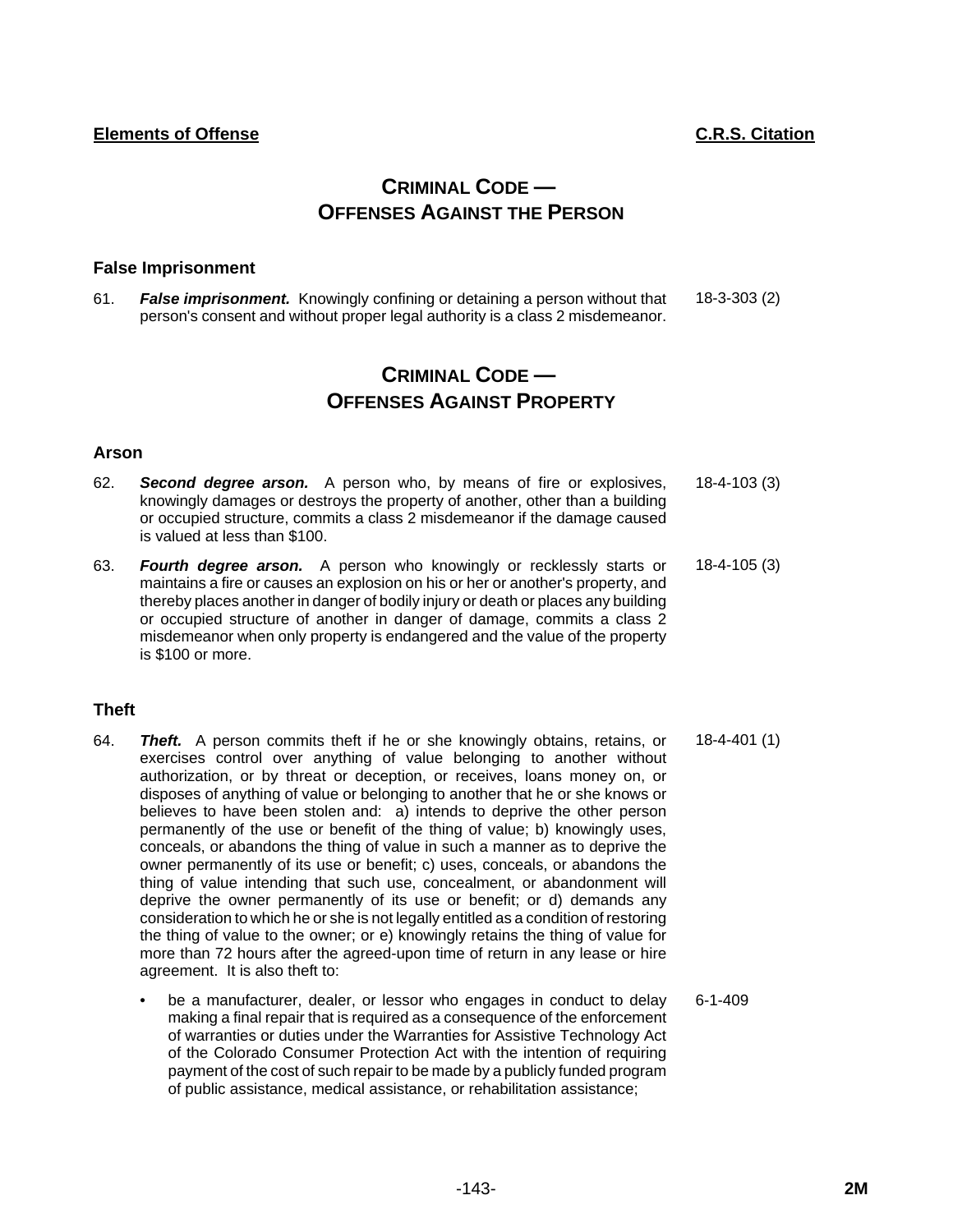|           | be a manufacturer, dealer, or lessor who engages in conduct to delay<br>making a final repair that is required as a consequence of the enforcement<br>of warranties or duties under the Warranties for Facilitative Technology Act<br>under the Colorado Consumer Protection Act with the intention of requiring<br>payment of the cost of such repair to be made by a publicly funded program<br>of public assistance, medical assistance, or rehabilitation assistance;                                         | $6 - 1 - 508$         |
|-----------|-------------------------------------------------------------------------------------------------------------------------------------------------------------------------------------------------------------------------------------------------------------------------------------------------------------------------------------------------------------------------------------------------------------------------------------------------------------------------------------------------------------------|-----------------------|
| ٠         | violate the trust fund provisions of law regarding preneed funeral contracts<br>or any other misappropriation of funds;                                                                                                                                                                                                                                                                                                                                                                                           | $10-15-118(1)$        |
| ٠         | willfully convert to his or her own use or benefit the farm products of<br>another;                                                                                                                                                                                                                                                                                                                                                                                                                               | 12-16-115 $(1)$ $(f)$ |
| $\bullet$ | if licensed as a dealer or small-volume dealer, sell farm products for less<br>than the current market price to any person with whom such dealer has any<br>financial connection or to sell farm products out of the purchase price of<br>which the dealer receives any portion thereof other than the lawfully allowed<br>commission;                                                                                                                                                                            | $12-16-115(1)$ (j)    |
|           | purchase farm products in the state and move the products to another state<br>and issue a check in payment for those products knowing that there are<br>insufficient funds to pay for the products;                                                                                                                                                                                                                                                                                                               | $12 - 16 - 118(2)$    |
|           | willfully convert to his or her own use or benefit the commodities of another;                                                                                                                                                                                                                                                                                                                                                                                                                                    | $12-16-221(1)$ (f)    |
| $\bullet$ | sell commodities for less than the current market price to any person with<br>whom one has any direct or indirect financial connection;                                                                                                                                                                                                                                                                                                                                                                           | 12-16-221 (1) (k)     |
| $\bullet$ | sell commodities out of the purchase price of which one receives any<br>portion thereof other than the lawfully allowed commission;                                                                                                                                                                                                                                                                                                                                                                               | 12-16-221 (1) (k)     |
| $\bullet$ | exercise undue influence to convert or take possession of an at-risk elder's<br>money, assets, or other property;                                                                                                                                                                                                                                                                                                                                                                                                 | 18-6.5-103 (7.5)      |
|           | knowingly obtain any telecommunications service by charging such service<br>to or causing such service to be charged to a stolen or fraudulent telephone<br>number, access device, or credit card number, or by any method of code<br>calling, or by installing, rearranging, or tampering with any equipment,<br>physically or electronically, or by the use of any other fraudulent means,<br>method, trick, device, or scheme;                                                                                 | $18-9-309(3)(a)$      |
|           | obtain telecommunications services with fraudulent intent through the use<br>of a false name, telephone number, address, or credit card number or<br>through the unauthorized use of the name, telephone number, address, or<br>credit card information of another;                                                                                                                                                                                                                                               | 18-9-309 (3) (b)      |
|           | obtain or willfully aid or abet another, by means of a willfully false<br>statement, representation, impersonation, or other fraudulent device, to<br>obtain public assistance or vendor payments or medical assistance to<br>which the person is not entitled or in an amount greater than that to which<br>the person is justly entitled or payment of any forfeited installment grants<br>or benefits to which the person is not entitled or in a greater amount than<br>that to which the person is entitled; | $26 - 1 - 127(1)$     |
| ٠         | obtain or willfully aid or abet another, by means of a willfully false<br>statement, representation, impersonation, or other fraudulent device, to<br>obtain food stamp coupons or authorization to purchase cards or an<br>electronic benefits transfer card or similar device for delivering food stamp<br>benefits to which the person is not entitled, or in a value greater than that<br>to which the person is entitled;                                                                                    | $26 - 2 - 305(1)$     |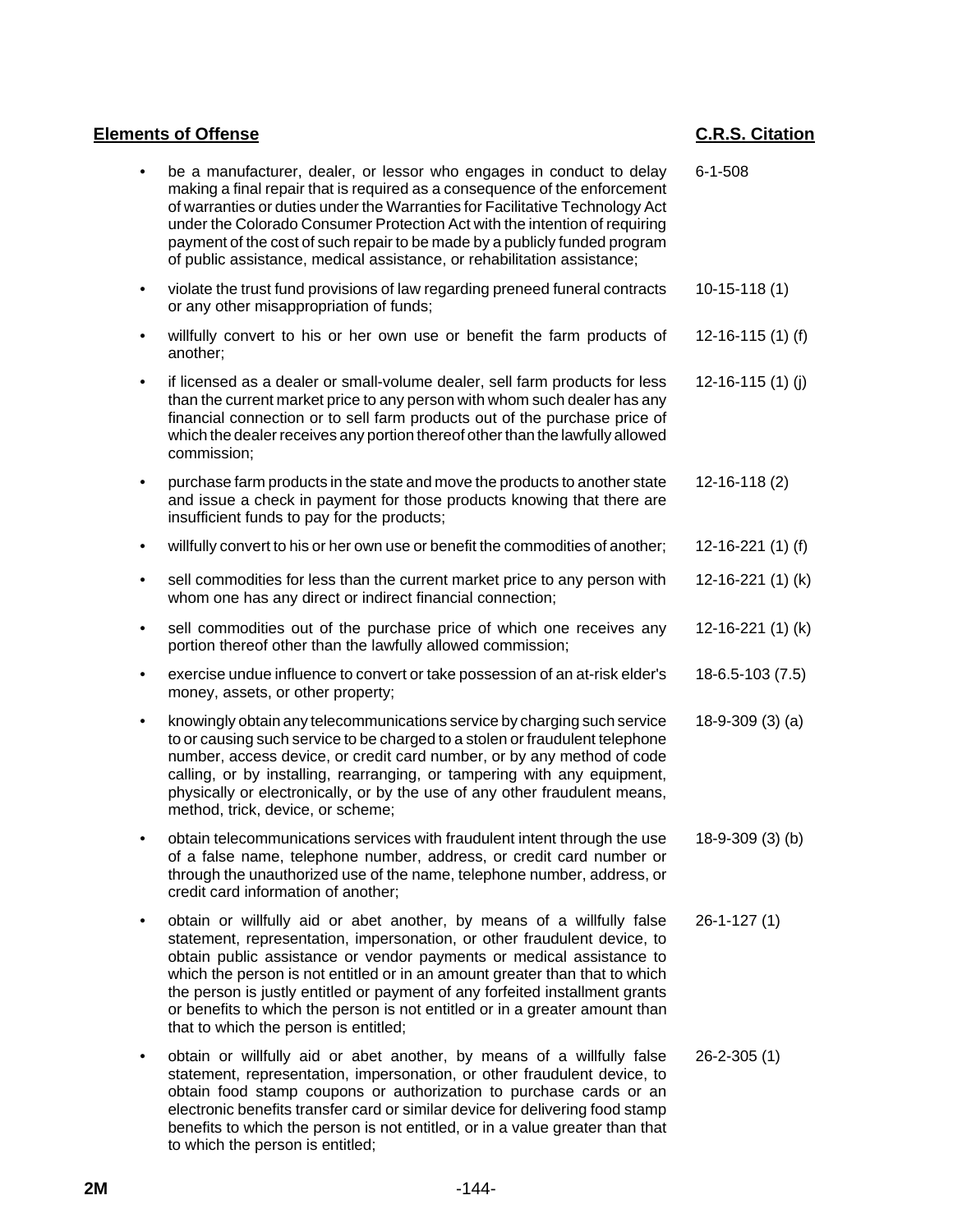| <b>Elements of Offense</b> |                                                                                                                                                                                                                                                   | <b>C.R.S. Citation</b>  |
|----------------------------|---------------------------------------------------------------------------------------------------------------------------------------------------------------------------------------------------------------------------------------------------|-------------------------|
|                            | file a fraudulent or false claim for a refund from the Colorado Beef Council<br>Authority, or by any false pretense obtain or obtain a refund not legally due<br>the actor, or sign a refund claim in the name of and for another person;         | 35-57-119 (4)           |
| ٠                          | fail to pay or remit to the Colorado Sheep and Wool Authority an<br>assessment for licensing or to knowingly falsify any document furnished in<br>connection with such a payment or remission;                                                    | $35 - 57.5 - 119(5)$    |
| $\bullet$                  | file a fraudulent or false claim for a refund from the Colorado Horse<br>Development Authority, or by any false pretense obtain or obtain a refund<br>not legally due the actor, or sign a refund claim in the name of and for<br>another person; | 35-57.8-111 (4)         |
| ٠                          | violate the trust funds provisions of law regarding lien claims to property by<br>subcontractors, laborers, or material providers;                                                                                                                | 38-22-127 (5)           |
|                            | remove property covered by a lien on a well or equipment when the lien has<br>been filed;                                                                                                                                                         | 38-24-108               |
| ٠                          | violate the trust funds provisions of law regarding verified claims to<br>property by subcontractors, laborers, or material providers;                                                                                                            | 38-26-109 (4)           |
|                            | misappropriate funds held in escrow or a trustee account;                                                                                                                                                                                         | 38-40-101 (4)           |
| ٠                          | as a unit operator or first purchaser, collect but fail to remit the tax from the<br>fractional interest owners pursuant to the property tax collection article.                                                                                  | 39-10-106 (4) (b) (III) |
|                            | Theft is a class 2 misdemeanor when the value of the thing involved is \$300 or<br>more but less than \$750.                                                                                                                                      | 18-4-401 (2) (d)        |

# **Trespass, Tampering, and Criminal Mischief**

- 65. *Criminal mischief.* A person who knowingly damages the real or personal property of another, including property owned by the person jointly with another person or property owned by the person, in which another person has an interest, commits criminal mischief. Criminal mischief is class 2 misdemeanor when the aggregate damage to real or personal property is less than \$500. 18-4-501 (1)
- 66. *Second degree criminal trespass.* A person commits the crime of second degree criminal trespass if he or she: unlawfully enters or remains in or upon premises which are enclosed in a manner designed to exclude intruders or which are fenced; knowingly and unlawfully enters or remains in or upon the common areas of a hotel, motel, condominium, or apartment building; or knowingly and unlawfully enters or remains in a motor vehicle of another. Second degree criminal trespass on premises that have been classified as agricultural land pursuant to section 39-1-102 (1.6) is a class 2 misdemeanor. 18-4-503 (2) (a)
- 67. *Second degree criminal tampering.* A person commits the crime of second degree criminal tampering if he or she tampers with the property of another with the intent to cause injury, inconvenience, or annoyance or if he or she knowingly makes an unauthorized connection with the property of a utility. Second degree criminal tampering is a class 2 misdemeanor. 18-4-506
- 68. *Tampering with oil or gas gathering operations.* Knowingly destroying, breaking, removing, or otherwise tampering with (including attempts to do so) any equipment associated with oil or gas gathering operations is a class 2 misdemeanor. 18-4-506.3 (1)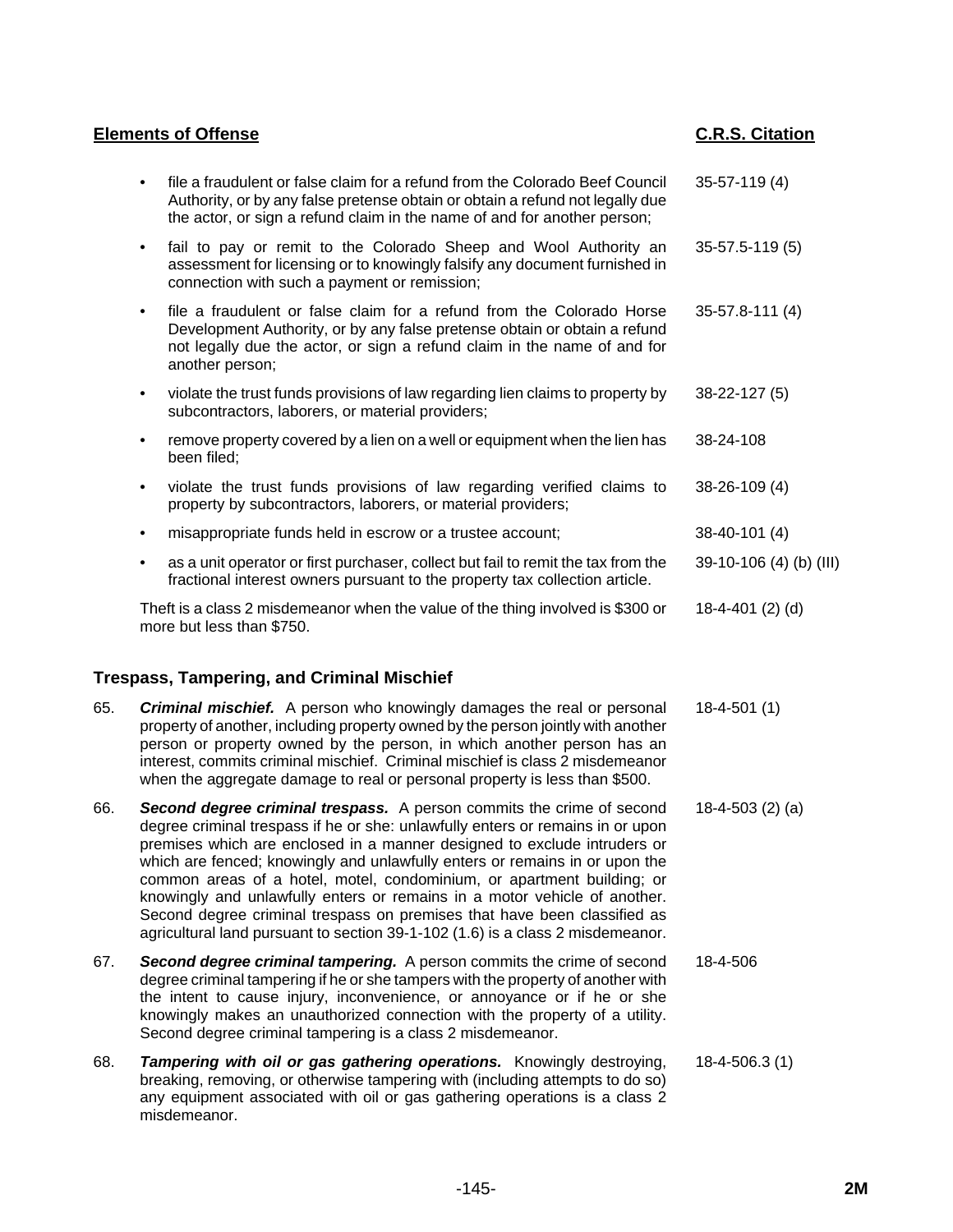Knowingly altering, obstructing, interrupting, or interfering with (including attempts to do so) the action of any equipment used or associated with oil or gas gathering operations without the consent of the owner or operator is a class 2 misdemeanor. 18-4-506.3 (2)

69. *Tampering with utility meters.* Connecting any device or instrument with any known medium conducting or supplying gas, water, or electricity to any building without authorization is a class 2 misdemeanor. 18-4-506.5 (1)

Altering, obstructing, or interfering with the action of any meter provided for measuring or registering the quantity of gas, water, or electricity passing through said meter without authorization is a class 2 misdemeanor. 18-4-506.5 (2)

- 70. *Defacing, destroying, or removing landmarks, monuments, or accessories.* Defacing, destroying, or removing landmarks, monuments, or accessories is a class 2 misdemeanor. 18-4-508 (1) and (2)
- 71. *Defacing property.* A person who destroys, defaces, removes, or damages any historical monument commits the crime of defacing property. The crime of defacing property also occurs when a person defaces, causes, aides, or permits the defacing of public or private property without consent by use of paint, spray paint, ink, or other method that otherwise mars the surface of the property. Finally, a person who defaces or damages a public or private cave commits the crime of defacing property. The first conviction for defacing property is a class 2 misdemeanor. 18-4-509 (2) (a)

## **Theft of Cable Television Service**

72. *Violations.* Any violation of section 18-4-701 regarding theft of cable television service is a class 2 misdemeanor. 18-4-701 (4)

# **CRIMINAL CODE — OFFENSES INVOLVING FRAUD**

#### **Forgery, Simulation, Impersonation, and Related Offenses**

| 73. | <b>Criminal possession of second degree forged instrument.</b> Possessing a<br>second degree forged instrument with knowledge that it is forged and with intent<br>to defraud is a class 2 misdemeanor.                                                                                                                                                                                                                                                                                                                                                                                    | 18-5-107               |
|-----|--------------------------------------------------------------------------------------------------------------------------------------------------------------------------------------------------------------------------------------------------------------------------------------------------------------------------------------------------------------------------------------------------------------------------------------------------------------------------------------------------------------------------------------------------------------------------------------------|------------------------|
| 74. | <b>Trademark counterfeiting.</b> An individual commits trademark counterfeiting if<br>he or she intentionally manufactures, displays, advertises, distributes, offers for<br>sale, sells, or possesses with the intent to sell or distribute marks, goods, or<br>services that the individual knows are counterfeit and has possession of more<br>than 25 items bearing a counterfeit mark. Trademark counterfeiting is a class<br>2 misdemeanor for a first offense involving fewer than 100 counterfeit items or<br>when the retail value of the counterfeit goods is less than \$1,000. | 18-5-110.5 (2) (a) (I) |
| 75. | Obtaining a signature by deception. Obtaining signatures by deception with<br>the intent to defraud or to acquire benefits is a class 2 misdemeanor.                                                                                                                                                                                                                                                                                                                                                                                                                                       | $18 - 5 - 112(3)$      |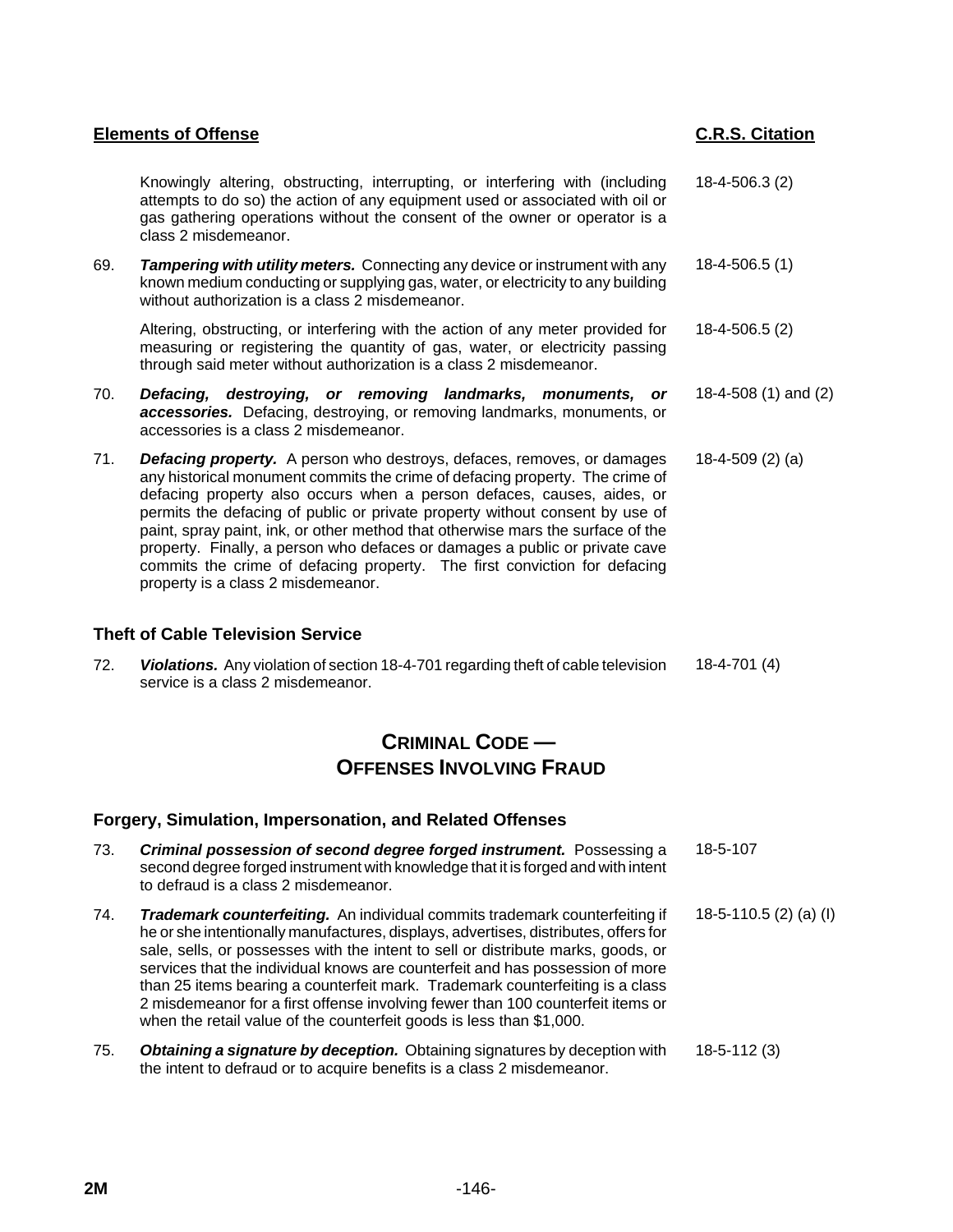|                                                        | <b>Fraud in Obtaining Property or Services</b>                                                                                                                                                                                                                                                                                                                                             |                                   |  |  |
|--------------------------------------------------------|--------------------------------------------------------------------------------------------------------------------------------------------------------------------------------------------------------------------------------------------------------------------------------------------------------------------------------------------------------------------------------------------|-----------------------------------|--|--|
| 76.                                                    | Fraud by check. Any individual, knowing he or she has insufficient funds, who,<br>with the intent to defraud, issues a check for the payment of anything of value<br>commits fraud by check.                                                                                                                                                                                               | $18-5-205(3)$ (b)                 |  |  |
|                                                        | Fraud by check is a class 2 misdemeanor if the fraudulent check was for less<br>than \$500 or if the fraud involves the issuance of two or more checks within any<br>60-day period totaling less than \$500 in aggregate.                                                                                                                                                                  |                                   |  |  |
|                                                        | Opening a checking account, negotiable order of withdrawal account, or share<br>draft account using false identification or an assumed name for the purpose of<br>issuing fraudulent checks is a class 2 misdemeanor.                                                                                                                                                                      | $18-5-205(5)$                     |  |  |
| 77.                                                    | <b>Defrauding a secured creditor or debtor.</b> An individual who, with intent to<br>defraud a creditor, impairs, renders worthless or unenforceable any security<br>interest, or who sells, assigns, transfers, conveys, pledges, encumbers,<br>conceals, destroys, or disposes of any collateral subject to a security interest<br>commits the offense of defrauding a secured creditor. | 18-5-206 (1) (b) and<br>$(2)$ (b) |  |  |
|                                                        | A creditor, with the intent to defraud a debtor, sells, assigns, transfers, conveys,<br>pledges, buys, or encumbers a promissory note or contract signed by the<br>debtor commits the offense of defrauding a debtor.                                                                                                                                                                      |                                   |  |  |
|                                                        | Defrauding a secured creditor or debtor is a class 2 misdemeanor when the<br>value of the collateral or amount owed is less than \$500.                                                                                                                                                                                                                                                    |                                   |  |  |
| 78.                                                    | Purchase on credit to defraud. Purchasing personal property on credit and<br>then, prior to paying for it, selling or otherwise disposing of that property with the<br>intent to defraud the seller or vender is a class 2 misdemeanor.                                                                                                                                                    | 18-5-207                          |  |  |
| 79.                                                    | Issuing a false financial statement. Issuing a false financial statement is a<br>class 2 misdemeanor.                                                                                                                                                                                                                                                                                      | $18-5-209(2)$                     |  |  |
|                                                        | <b>Fraudulent and Deceptive Sales and Business Practices</b>                                                                                                                                                                                                                                                                                                                               |                                   |  |  |
| 80.                                                    | Fraud in effecting sales. Fraud in effecting sales, which includes violations<br>such as using a false measure, selling less than the represented quantity of a<br>service, and making a false statement in an advertisement, is a class 2<br>misdemeanor.                                                                                                                                 | $18-5-301(1)$                     |  |  |
| 81.                                                    | Bait advertising. A person who offers property or services as part of a<br>scheme or plan with the intent to not provide the property or services as<br>advertised commits the crime of bait advertising, which is a class 2<br>misdemeanor.                                                                                                                                               | $18-5-303(3)$                     |  |  |
| 82.                                                    | <b>Electronic mail fraud.</b> The first offense of electronic mail fraud, which is<br>defined as violating any provision of 18 U.S.C. sec. 1037 (a), is a class 2<br>misdemeanor.                                                                                                                                                                                                          | $18-5-308(3)$                     |  |  |
| <b>Offenses Related to the Uniform Commercial Code</b> |                                                                                                                                                                                                                                                                                                                                                                                            |                                   |  |  |
| 83.                                                    | False statement in receipt. Fraudulently issuing a receipt for goods knowing                                                                                                                                                                                                                                                                                                               | 18-5-507                          |  |  |

84. *Warehouse's goods mingled.* Issuing a negotiable receipt for goods without fully stating the ownership of such goods is a class 2 misdemeanor. 18-5-509

that it contains a false statement is a class 2 misdemeanor.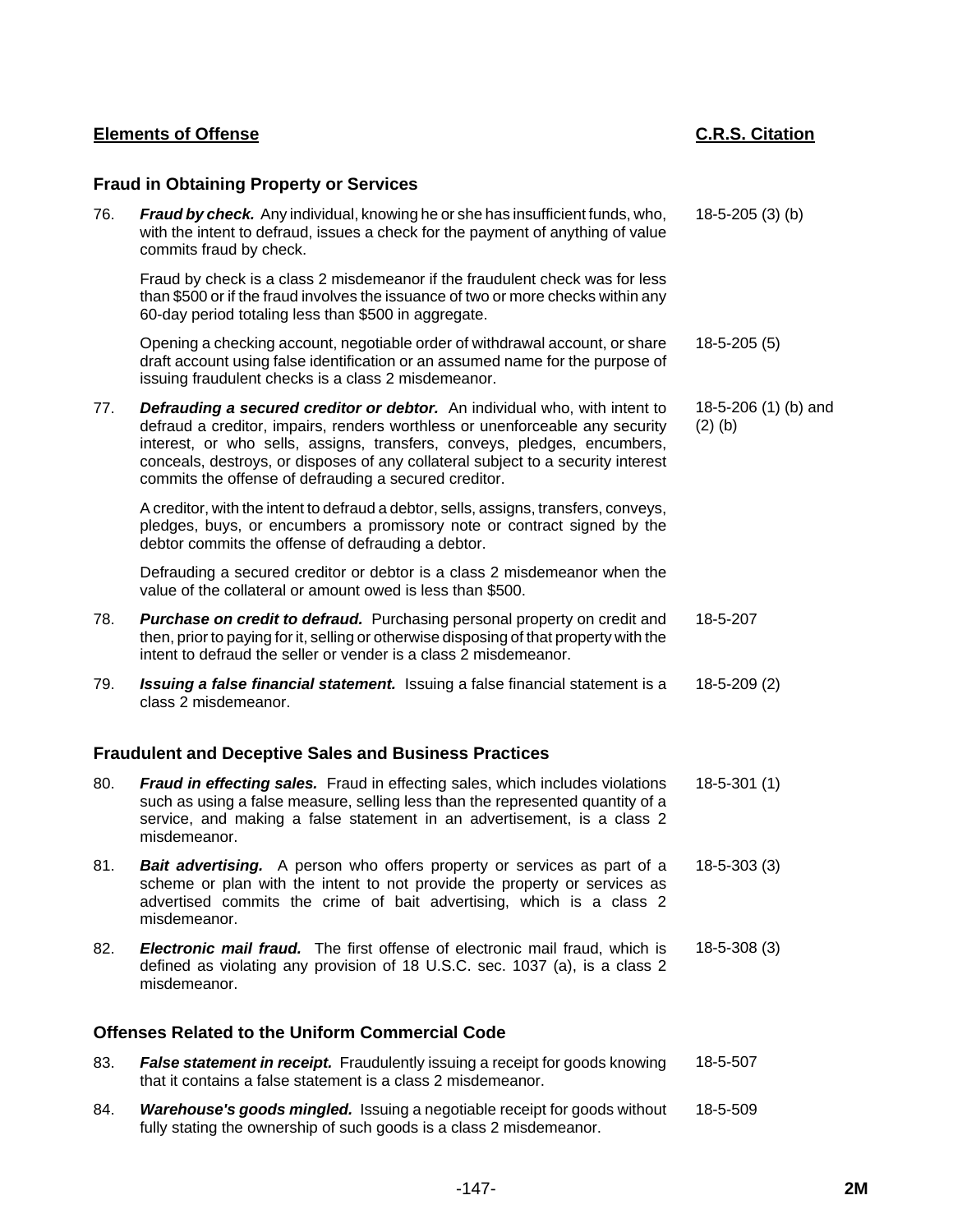- 85. *Delivery of goods without receipt.* Delivering goods knowing that a negotiable receipt of those goods is outstanding and uncancelled without obtaining the possession of that receipt before the time of delivery is a class 2 misdemeanor. 18-5-510
- 86. *Mortgaged goods receipt.* Depositing goods to which the person does not have title or upon which there is a security interest and taking a negotiable receipt for such goods with the intention of negotiating for value without disclosing the want of title or the existence of the security interest is a class 2 misdemeanor. 18-5-511

# **CRIMINAL CODE — COMPUTER CRIME**

# **Computer Crime**

87. *Computer crime.* Computer crime is a class 2 misdemeanor when the loss, damage, value of services, cost of repair, or thing of value taken is less than \$500. 18-5.5-102 (3) (a) Accessing or using a computer, computer network, or computer system without

authorization or exceeding authorized access to a computer, computer network, or computer system is a class 2 misdemeanor. 18-5.5-102 (3) (b)

# **CRIMINAL CODE — OFFENSES INVOLVING THE FAMILY RELATIONS**

## **Bigamy**

| 88. | <b>Marrying a bigamist.</b> A person who knowingly marries a bigamist or who<br>knowingly cohabits with another who would thereby be guilty of bigamy commits<br>a class 2 misdemeanor. | 18-6-202                   |
|-----|-----------------------------------------------------------------------------------------------------------------------------------------------------------------------------------------|----------------------------|
|     | <b>Wrongs to Children</b>                                                                                                                                                               |                            |
| 89. | <b>Child abuse.</b> Child abuse is a class 2 misdemeanor when a person acts with<br>criminal negligence and any injury other than serious bodily injury results.                        | 18-6-401 (7) (a) (VI)      |
|     | Child abuse is a class 2 misdemeanor when a person acts knowingly and<br>recklessly but no death or injury to the child results.                                                        | 18-6-401 $(7)$ $(b)$ $(l)$ |
|     | <b>Harboring a Minor</b>                                                                                                                                                                |                            |
| 90. | <b>Harboring a minor.</b> Harboring a minor is a class 2 misdemeanor.                                                                                                                   | $18 - 6 - 601(2)$          |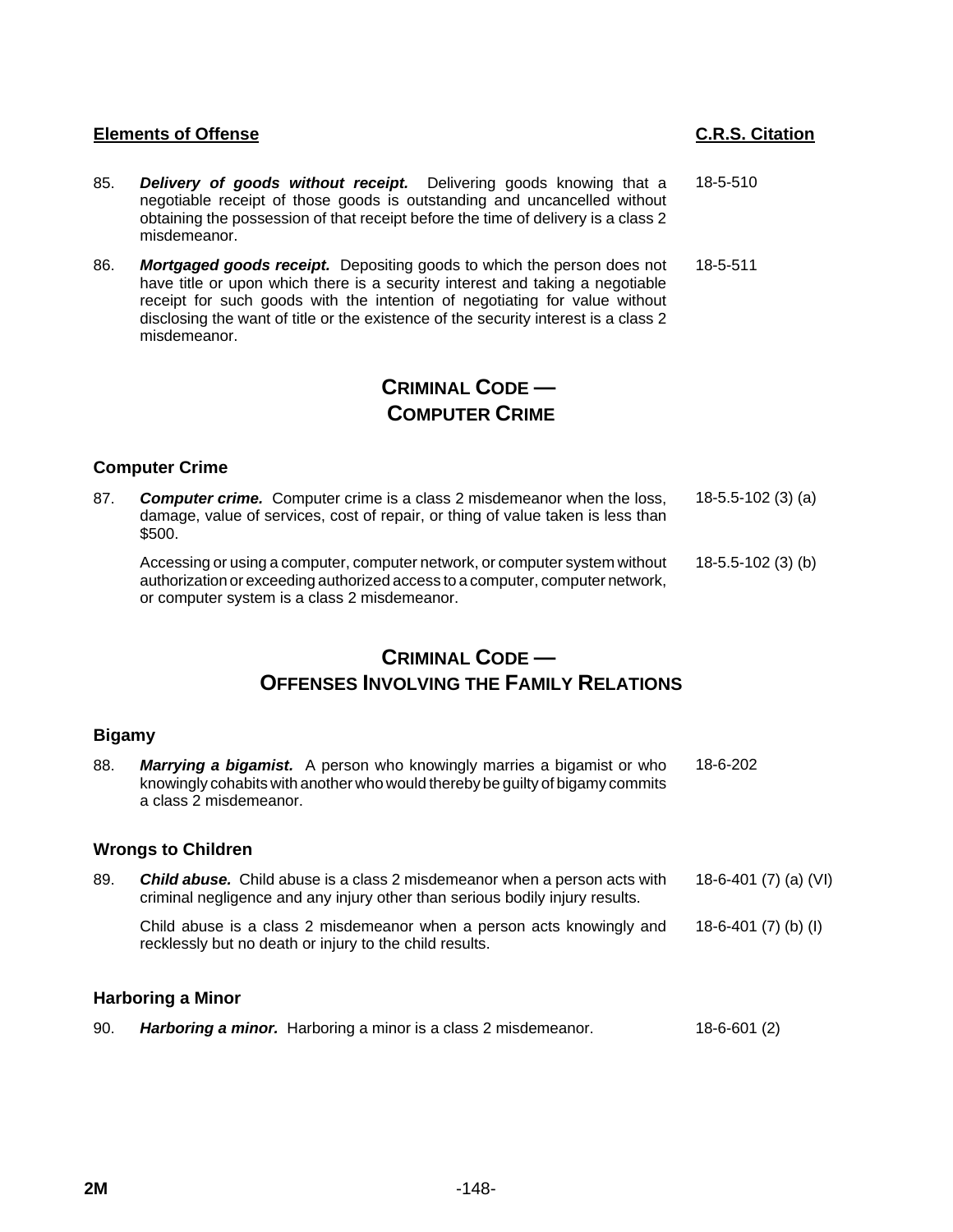#### **Domestic Violence**

misdemeanor.

- 91. *Domestic violence sentencing.* Any person who fails to timely file with the court a copy of the receipt and, if applicable, the written statement of the results of a background check, when relinquishing firearms after conviction of a crime with an underlying factual basis of domestic violence commits a class 2 18-6-801 (8) (i) (I) (A)
- 92. *Violation of a protection order.* Violating a protection order is a class 2 misdemeanor. 18-6-803.5 (2) (a)

# **CRIMINAL CODE — OFFENSES RELATING TO MORALS**

#### **Obscenity**

93. *Obscenity.* Promoting an obscene performance or obscene material is a class 2 misdemeanor. 18-7-102 (2) (b)

# **Prostitution**

94. *Keeping a place of prostitution.* A person who knowingly permits any place under his or her control to be used as a place of prostitution commits a class 2 misdemeanor. 18-7-204 (2)

#### **Sexually Explicit Materials Harmful to Children**

95. *Violations.* Violating any of the provisions of Part 5 of Article 7 of Title 18 regarding sexually explicit materials that are harmful to children is a class 2 misdemeanor. 18-7-502 (6)

#### **Criminal Invasion of Privacy**

96. *Criminal invasion of privacy.* Knowingly observing or taking a photograph of another person's intimate parts without that person's consent in a situation where the person photographed has a reasonable expectation of privacy is a class 2 misdemeanor. 18-7-801 (2)

# **CRIMINAL CODE — GOVERNMENTAL OPERATIONS**

# **Obstruction of Public Justice**

97. *Resisting arrest.* Knowingly preventing or attempting to prevent a peace officer, acting in his or her official capacity, from effecting an arrest of any person is a class 2 misdemeanor. 18-8-103 (4)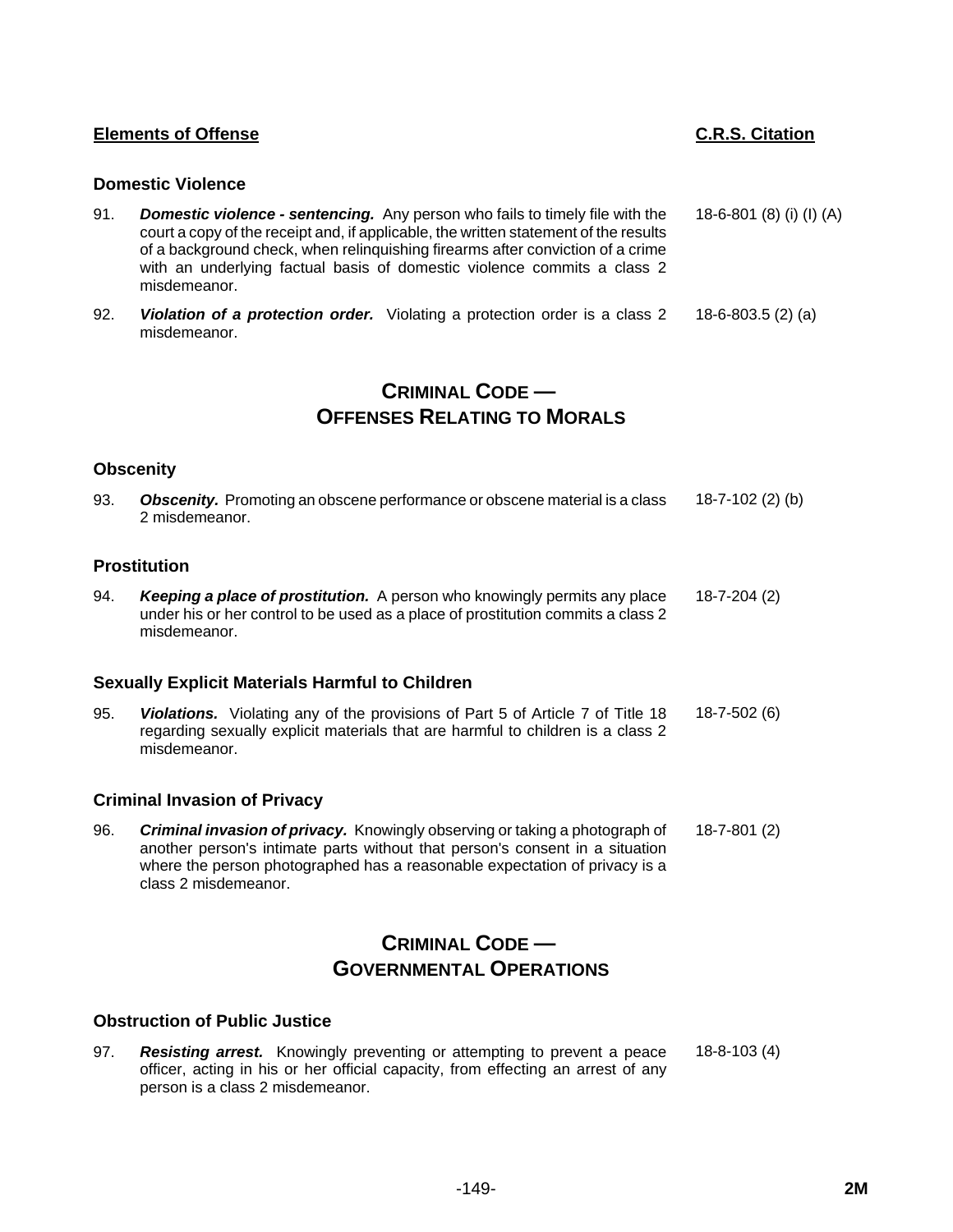- 98. *Obstructing a peace officer, firefighter, emergency medical services provider, rescue specialist, or volunteer.* Obstructing a peace officer, firefighter, emergency medical services provider, rescue specialist, or volunteer in the performance of any official duty by using or threatening the use of violence, force, or physical interference is a class 2 misdemeanor. 18-8-104 (4)
- 99. *False reporting to authorities.* A person commits the class 2 misdemeanor of false reporting to authorities if, during the commission of another criminal offense, he or she knowingly causes a false alarm of fire or other emergency or a false emergency exit alarm to be transmitted to a fire department, ambulance service, or any other government agency that deals with emergencies involving danger to life or property, or knowingly prevents a legitimate fire alarm, emergency exit alarm, or other emergency alarm from sounding or from being transmitted to an agency that deals with emergencies. 18-8-111 (2)

## **Escape and Offenses Relating to Custody**

100. *Persons in custody or confinement for unclassified offenses.* A person who violates section 18-8-201 (aiding escape), section 18-8-206 (assault during escape), or section 18-8-208 (escape) while in custody or confined for a misdemeanor offense which is unclassified or which was not classified at the time the custody or confinement began is deemed to have been in custody or confinement for a class 2 misdemeanor.

## **Bribery and Corrupt Influences**

- 101. *Soliciting unlawful compensation.* A public servant commits a class 2 misdemeanor if he or she requests a financial benefit for the performance of an official action knowing that he or she is required to perform that action without compensation or at a level of compensation lower than that requested. 18-8-304
- 102. *Failing to disclose a conflict of interest.* Failure by a public servant to disclose a conflict of interest is a class 2 misdemeanor. 18-8-308 (3)

## **Abuse of Public Office**

- 103. *Official oppression.* A public servant commits a class 2 misdemeanor if he or she, knowing that such conduct is illegal, subjects another to arrest, detention, search, seizure, mistreatment, dispossession, assessment, or lien; or has legal authority and jurisdiction of any person legally restrained and denies that restrained person the reasonable opportunity to consult in private with an attorney, provided that there is no danger of imminent escape and the restrained person expresses a desire to consult with an attorney. 18-8-403 (2)
- 104. *First degree official misconduct.* A public servant who, with intent to obtain a benefit or to maliciously cause harm, knowingly commits an act relating to his or her office that constitutes an unauthorized exercise of official function; refrains from performing a duty imposed by law; or violates any statute, rule, or regulation relating to his or her office commits a class 2 misdemeanor. 18-8-404 (2)

18-8-210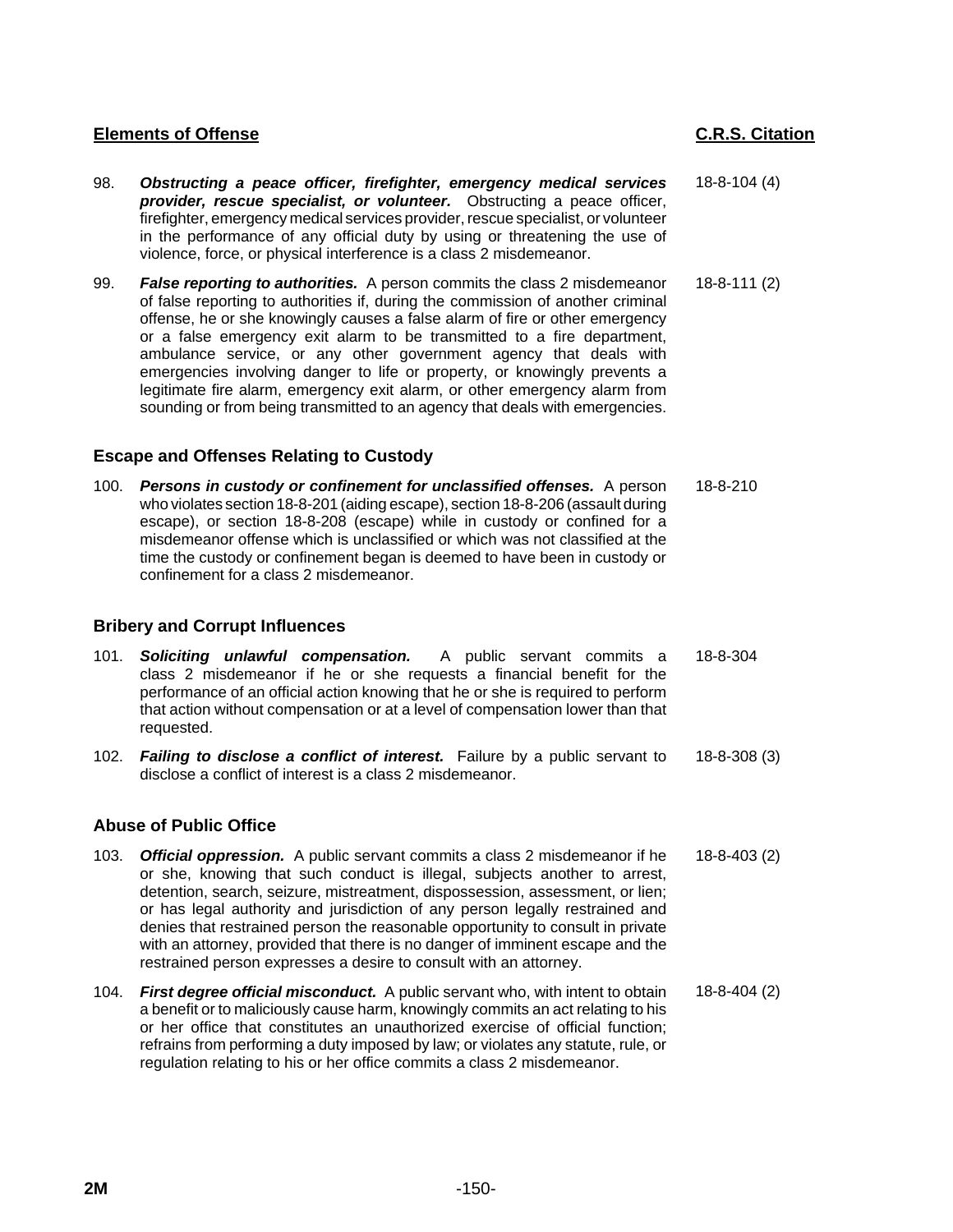# **Offenses Relating to Judicial and Other Proceedings**

105. *Harassment of a juror by an employer.* Willful harassment of a juror by an employer is a class 2 misdemeanor. 18-8-614 (2)

# **CRIMINAL CODE — OFFENSES AGAINST PUBLIC PEACE, ORDER, AND DECENCY**

## **Public Peace and Order**

106. *Engaging in a riot.* Engaging in a riot, provided that the person does not use or claim to be armed with a deadly weapon, is a class 2 misdemeanor. 18-9-104 (1) 107. *Disorderly conduct.* Intentionally, knowingly, or recklessly making a coarse or obviously offensive utterance, gesture, or display in a public place, or making unreasonable noise in a public place or near a private residence, when done with the intent to disrupt, impair, or interfere with a funeral, or with the intent to cause severe emotional distress to a person attending a funeral, is a class 2 misdemeanor. 18-9-106 (3) (a)

If a person who is not a peace office discharges a firearm in a public place (except while lawfully engaged in target practice or hunting), or displays a deadly weapon or otherwise represents that he or she is armed with a deadly weapon in a public place in a manner calculated to alarm, he or she commits a class 2 misdemeanor. 18-9-106 (3) (c)

- 108. *Obstructing a highway or other passageway.* Knowingly obstructing the entrance into or exit from a funeral or funeral site, or knowingly obstructing a highway or other passageway where a funeral procession is taking place is a class 2 misdemeanor. 18-9-107 (3)
- 109. *Disrupting lawful assembly.* Disrupting lawful assembly is a class 2 misdemeanor when the actor knows that the meeting, procession, or gathering is a funeral. 18-9-108 (2)
- 110. *Public buildings.* Violating any of the provisions of section 18-9-110 regarding trespass or interference in public buildings is a class 2 misdemeanor. 18-9-110 (8)
- 111. *Hindering transportation.* A person who knowingly and without lawful authority forcibly stops and hinders the operation of any vehicle used in providing transportation services commits a class 2 misdemeanor. 18-9-114
- 112. *Harassment of bicyclists.* Knowingly projecting any missile at or against a bicyclist is a class 2 misdemeanor. 18-9-116 (2)
- 113. *Unlawful conduct on public property.* Violating any order, rule, or regulation regarding the control and limitation of fires is a class 2 misdemeanor, provided that the order, rule, or regulation has been issued by any officer or agency having the power of control, management, or supervision of a public building or public property and it is reasonably necessary for the protection and maintenance of the public building or property. 18-9-117 (3) (b)

Violating any order, rule, or regulation regarding the prohibition of activities or conduct within public buildings or on public property which may interfere with, impair, or disrupt a funeral or funeral procession is a class 2 misdemeanor. 18-9-117 (3) (c)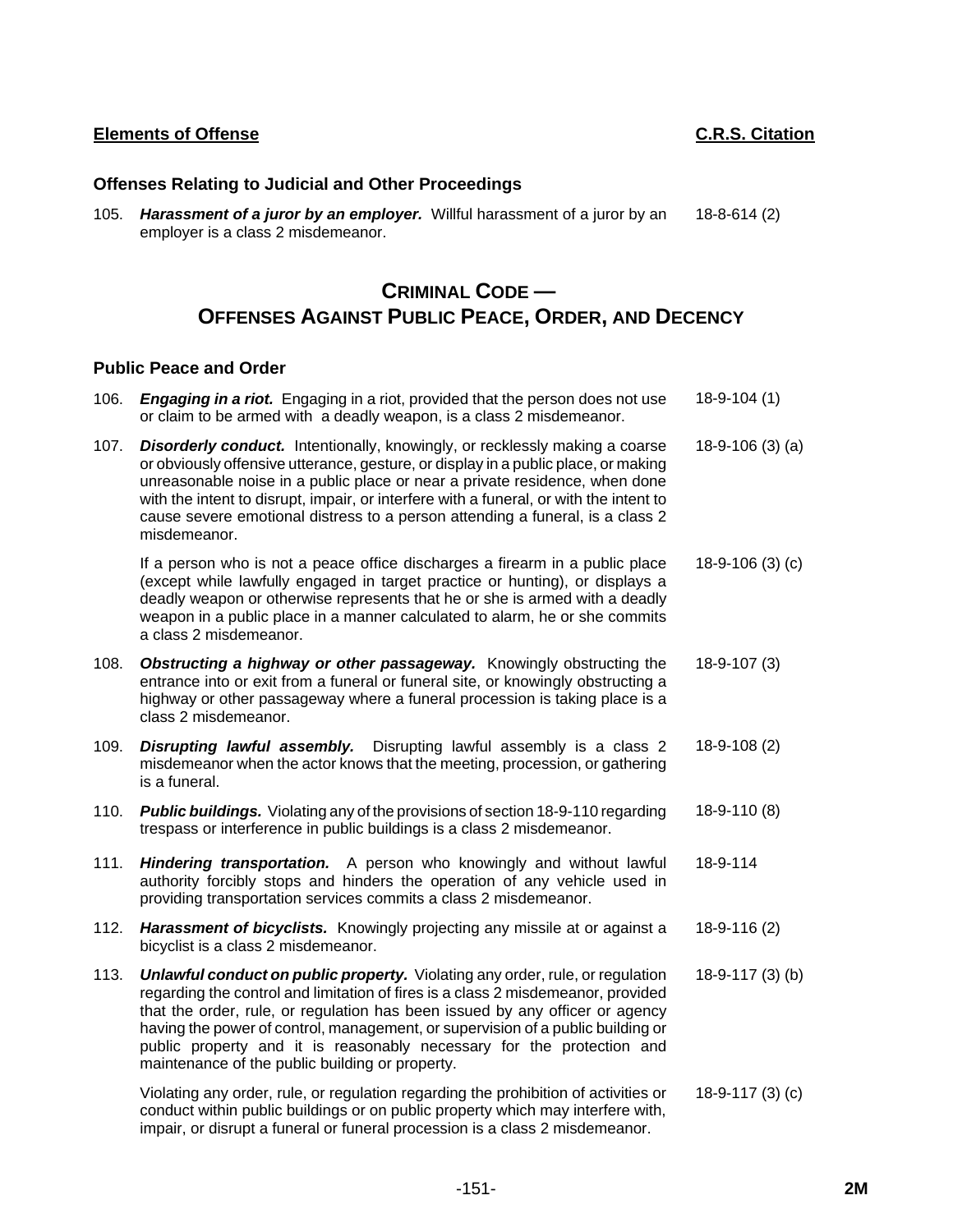# 114. *Failure to leave premises upon request of a peace officer.* Barricading or refusing police entry to any premises or property through use or threatened use of force, or knowingly refusing or failing to leave any premises or property when requested to do so by a peace officer and, in the same criminal episode, knowingly holding another person hostage or confining or detaining such person without his or her consent and without proper legal authority, is a class 2 misdemeanor, provided that no deadly weapon is used. 18-9-119 (3) 115. *Interference with a funeral.* If a person, knowing that a funeral is being conducted, refuses to leave any private property within 100 feet of the funeral site upon the request of the owner or the owner's agent, or refuses to leave any public property within 100 feet of the funeral site upon the request of a public official or peace officer acting on reasonable belief of a violation, that person commits a class 2 misdemeanor. 18-9-125 (2) **Cruelty to Animals** 116. *Unlawful ownership of a dangerous dog.* A second or subsequent offense of unlawful ownership of a dangerous dog is a class 2 misdemeanor when the dog inflicts bodily injury upon another person. 18-9-204.5 (3) (b) A second or subsequent offense of unlawful ownership of a dangerous dog is a class 2 misdemeanor when the dog injures or destroys any domestic animal. 18-9-204.5 (3) (e) (II) 117. *Unauthorized release of an animal.* Intentionally releasing, without the consent of the owner or custodian, an animal that is lawfully confined for any scientific, research, commercial, legal sporting, public safety, or educational purposes is a class 2 misdemeanor. 18-9-206 (2) **Offenses Involving Communications** 118. *Wiretapping and eavesdropping devices prohibited.* The first offense of buying, selling, or knowingly having in one's possession any device used for wiretapping or eavesdropping, when committed with the intent to unlawfully use such device, or knowingly aiding another person in unlawfully manufacturing, buying, selling, or possessing such a device, is a class 2 misdemeanor. 18-9-302

**Elements of Offense C.R.S. Citation**

# **CRIMINAL CODE — GAMBLING**

# **Offenses Involving Gambling**

119. *Possession of gambling devices.* A person who is not a repeating gambling offender and who possesses a gambling device or record commits a class 2 misdemeanor. 18-10-105 (2)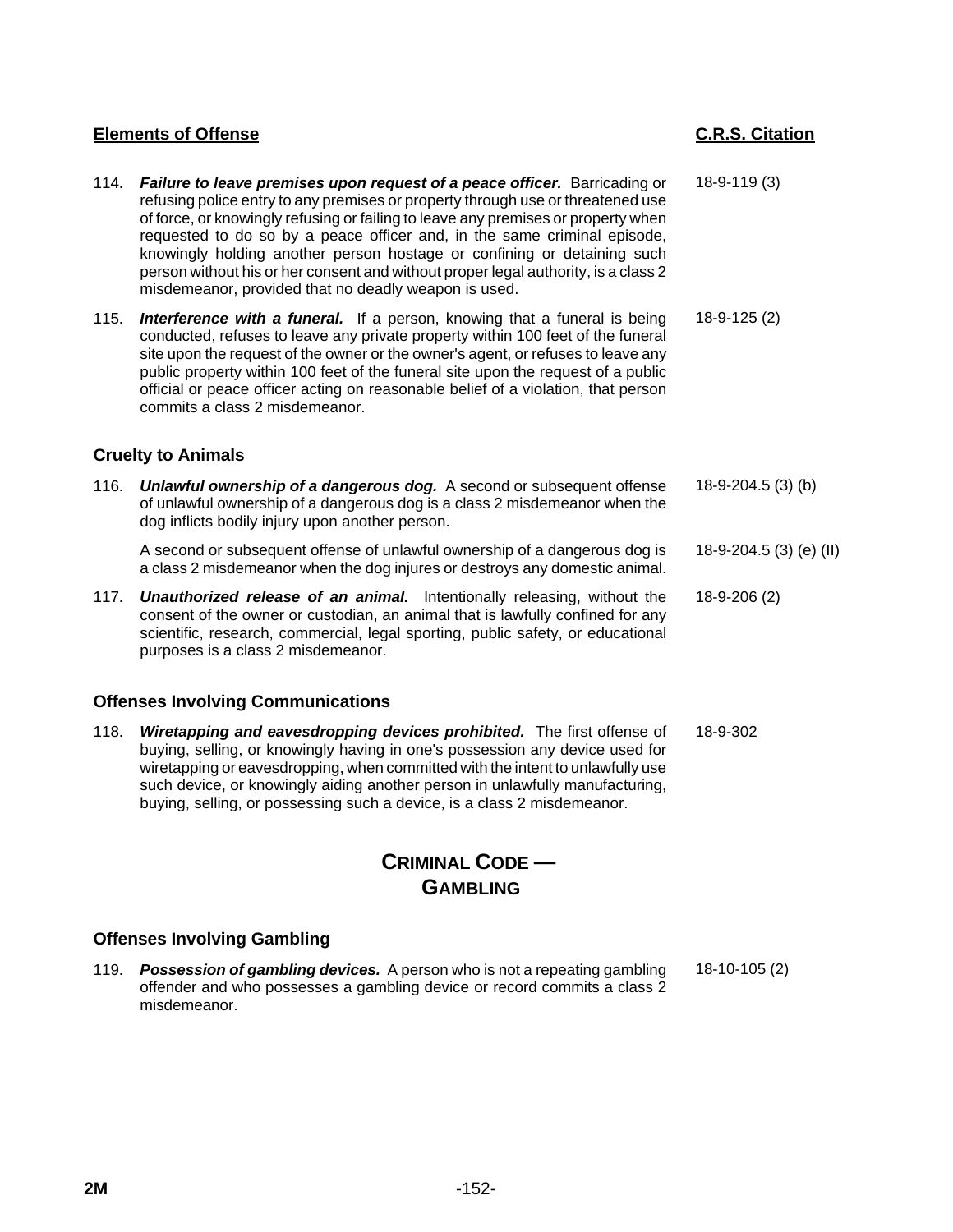# **CRIMINAL CODE — OFFENSES RELATING TO FIREARMS AND WEAPONS**

# **Firearms and Weapons**

class 2 misdemeanor.

| 120.                                       | <b>Carrying a concealed weapon.</b> Knowingly and unlawfully carrying a<br>concealed knife or firearm is a class 2 misdemeanor.                                                                                                                                                                                                                                                        | 18-12-105 (1) (a) and<br>$(1)$ (b) |
|--------------------------------------------|----------------------------------------------------------------------------------------------------------------------------------------------------------------------------------------------------------------------------------------------------------------------------------------------------------------------------------------------------------------------------------------|------------------------------------|
|                                            | Knowingly, unlawfully, and without legal authority possessing a firearm or any<br>explosive, incendiary, or other dangerous device within the building, office,<br>chambers, or hearing rooms of the General Assembly or of its employees is a<br>class 2 misdemeanor.                                                                                                                 | 18-12-105 (1) (c)                  |
| 121.                                       | Prohibited use of weapons. Knowingly and unlawfully aiming a firearm at<br>another person is a class 2 misdemeanor.                                                                                                                                                                                                                                                                    | $18-12-106(1)$ (a)                 |
|                                            | Recklessly or with criminal negligence discharging a firearm or shooting a bow<br>and arrow is a class 2 misdemeanor.                                                                                                                                                                                                                                                                  | 18-12-106 (1) (b)                  |
|                                            | Knowingly setting a loaded gun, trap, or device designed to cause an explosion<br>upon being tripped or approached, and leaving it unattended by a competent<br>person who is immediately present, is a class 2 misdemeanor.                                                                                                                                                           | 18-12-106 $(1)(c)$                 |
|                                            | Possessing a firearm while under the influence is a class 2 misdemeanor.                                                                                                                                                                                                                                                                                                               | 18-12-106 (1) (d)                  |
|                                            | Knowingly aiming, swinging, or throwing a throwing star or nunchaku at another<br>person, or knowingly possessing a throwing star or nunchaku in a public place<br>that is not an authorized public demonstration is a class 2 misdemeanor.                                                                                                                                            | 18-12-106 (1) (e)                  |
| 122.                                       | Possession of handguns by juveniles. The first offense of illegal possession<br>of a handgun by a person who has not attained the age of 18 years is a<br>class 2 misdemeanor.                                                                                                                                                                                                         | 18-12-108.5 (1) (c) (l)            |
| <b>Large-Capacity Ammunition Magazines</b> |                                                                                                                                                                                                                                                                                                                                                                                        |                                    |
| 123.                                       | <b>Large-capacity ammunition magazines.</b> Any person who sells, transfers, or<br>possesses a large-capacity magazine (defined as ammunition magazines that<br>can accept more than 15 rounds of ammunition, 8 shotgun shells when<br>combined with a fixed magazine, or 28 inches of shotgun shells) commits a<br>class 2 misdemeanor.                                               | $18-12-302(1)$ (a)                 |
| 124.                                       | Identification markings for large-capacity magazines. Any person who<br>manufactures a large-capacity magazine (defined as ammunition magazines<br>that can accept more than 15 rounds of ammunition, 8 shotgun shells when<br>combined with a fixed magazine, or 28 inches of shotgun shells) and fails to<br>include a permanent stamp or marking indicating that the large-capacity | 18-12-303 (3)                      |

magazine was manufactured or assembled after July 1, 2013, commits a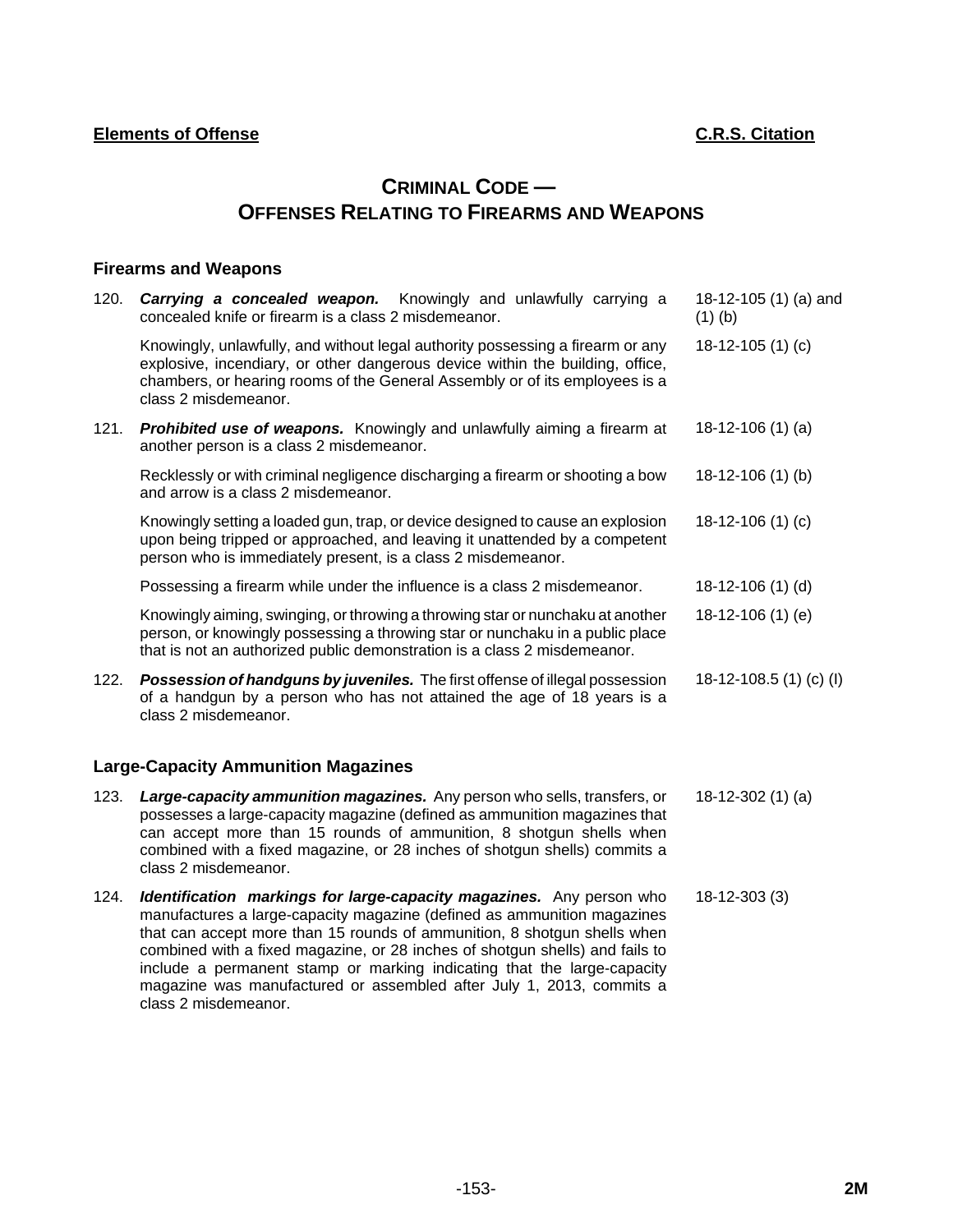# **CRIMINAL CODE — MISCELLANEOUS OFFENSES**

## **Miscellaneous Offenses**

- 125. *Abuse of a corpse.* A person who, without statutory or court-ordered authority, removes the body or remains of any person from a grave without proper consent or who treats the body or remains of any person in a way that would outrage normal family sensibilities commits a class 2 misdemeanor. 18-13-101 (2)
- 126. *Firing woods or prairie.* Any person who, without lawful authority, knowingly, recklessly, or with criminal negligence sets on fire any woods, prairie, or grounds belonging to another, or who permits such a fire to be set and to pass from his or her own grounds to the injury of another person commits a class 2 misdemeanor. 18-13-109 (1) (a)
- 127. *Purchases of commodity metals.* Violating the following provisions related to the purchase of commodity scrap metal is a class 2 misdemeanor when the value of the metal involved is less than \$500: failing to keep a book or register detailing all transactions; knowingly giving false information for records kept on all transactions; failing to sign up with and interact with the scrap theft alert system; failing to pay a seller of a commodity metal with a check if the transaction involves more than \$300 and no picture of the seller is taken; or failing to keep digital or other records concerning commodity metal sales for at least 180 days. 18-13-111 (5) (a)
- 128. *Abuse of property insurance.* Abuse of property insurance is a class 2 misdemeanor. 18-13-119.5 (5)
- 129. *Transport, storage, or usage of drip gasoline.* Unauthorized transport, storage, or usage of drip gasoline is a class 2 misdemeanor. 18-13-120 (4)
- 130. *Illegal possession or consumption of ethyl alcohol by an underage* **person.** A third or subsequent offense of illegal possession of ethyl alcohol by an underage person is a class 2 misdemeanor. 18-13-122 (2) (b) (III)

# **POSTSECONDARY EDUCATION**

## **Offenses Related to State Universities and Colleges**

131. *Athlete agents.* An athlete agent who engages in prohibited conduct pursuant to section 23-16-213 with the intent to induce a student athlete to enter into an agency contract commits a class 2 misdemeanor for a first offense. 23-16-214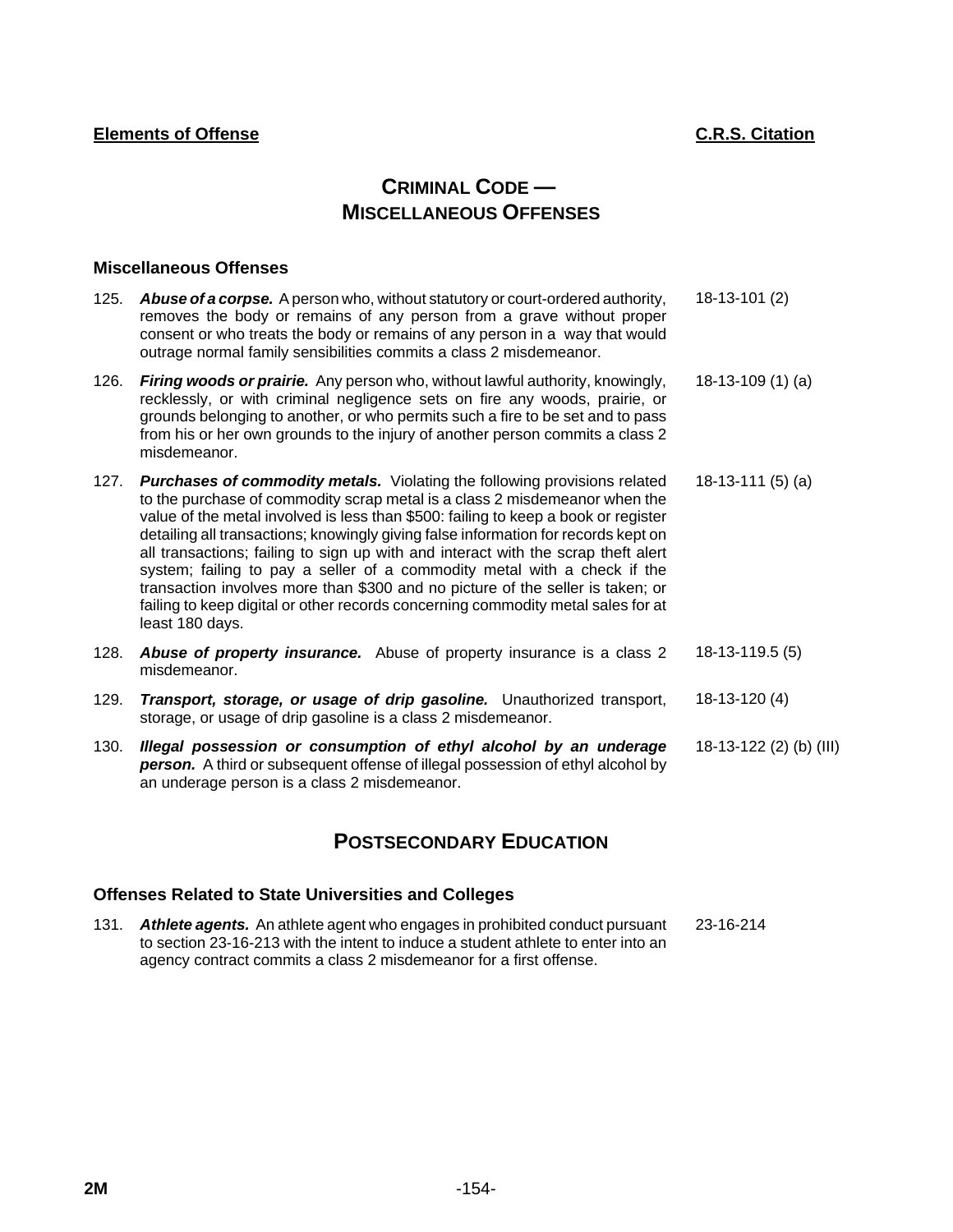# **STATE GOVERNMENT**

### **Division of Fire Safety**

132. *Fire suppression.* Subsequent failure to register as a fire suppression contractor or of acting or advertising as a fire suppression contractor while unregistered, after previous convictions of the same crime, is a class 2 misdemeanor. 24-33.5-1206.5 (1)

#### **Department of Revenue**

133. *State lottery.* Any person who violates the provisions of section 24-35-214 regarding the sale of lottery tickets commits a class 2 misdemeanor. 24-35-215 (1)

### **State History, Archives, and Emblems**

134. *Unmarked human graves.* A person who knows that an unmarked human burial is being unlawfully disturbed and who fails to notify the local law enforcement agency commits a class 2 misdemeanor. 24-80-1305 (2)

# **HEALTH**

#### **Disease Control**

135. *Pet animal and psittacine bird dealerships.* Violating any of the provisions of the Pet Animal and Psittacine Bird statute is a class 2 misdemeanor. 25-4-713 (1)

# **HEALTH CARE POLICY AND FINANCING**

#### **Colorado Indigent Care Program**

136. *Misrepresentation.* Representing that any medical service is reimbursable or subject to payment under the Colorado Indigent Care Program with the knowledge that such representation is false is a class 2 misdemeanor. 25.5-3-111

Representing oneself as eligible for assistance under the Colorado Indigent Care Program with the knowledge that such representation is false is a class 2 misdemeanor. 25.5-3-111

#### **Colorado Medical Assistance Act**

137. *Patient personal needs trust fund.* A person who knowingly fails to deposit personal needs funds received from a patient or from the state for a patient's personal needs into the patient's personal needs trust fund within 60 days of the receipt of such moneys or who improperly uses such moneys commits a class 2 misdemeanor when the amount involved is less than \$500. 25.5-6-206 (8) (d) (I)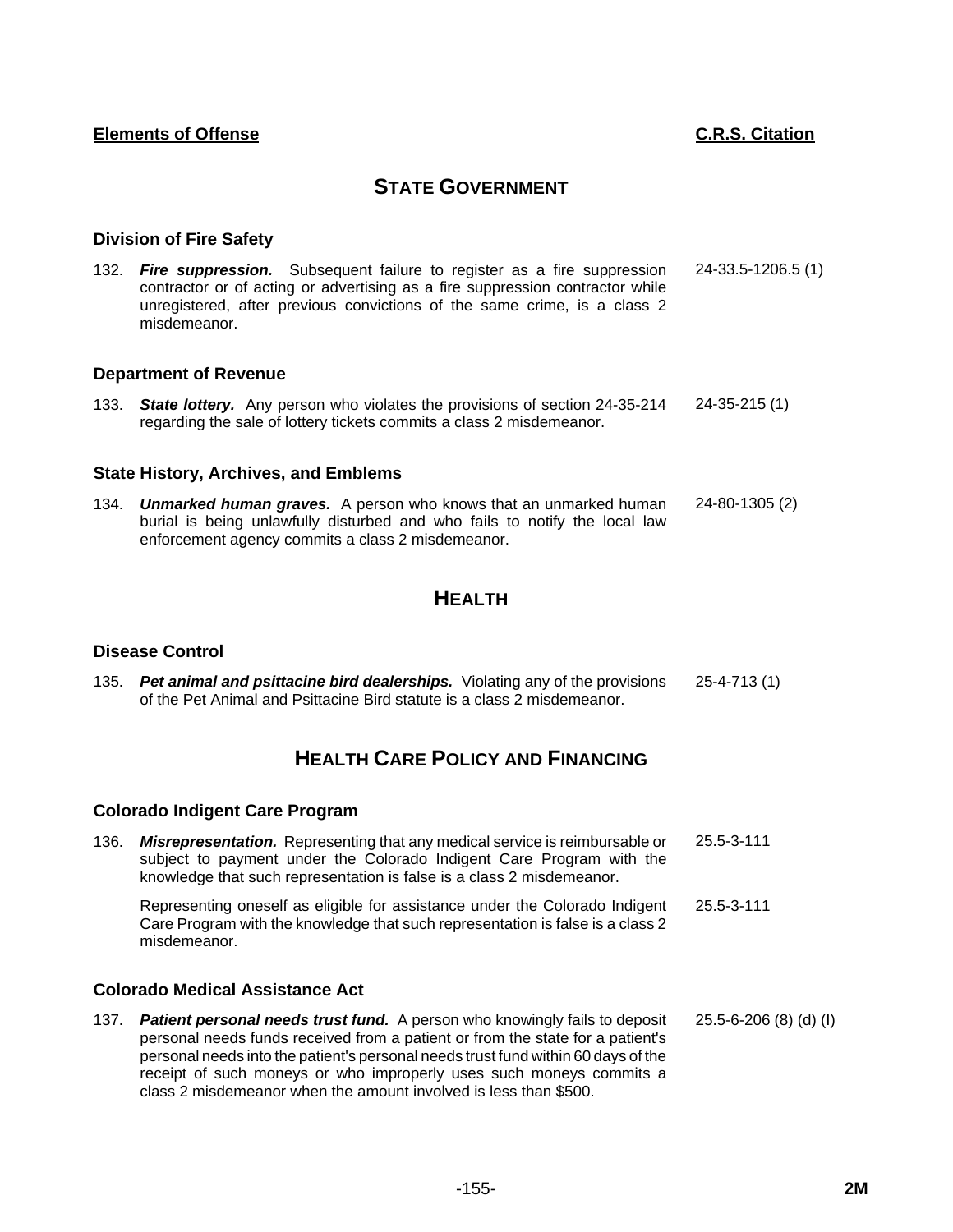# **HUMAN SERVICES CODE**

### **Colorado Public Assistance Act**

representation is false is a class 2 misdemeanor.

138. *Trafficking in food stamps.* Trafficking in food stamps is a class 2 misdemeanor when the value of the food stamps is less than \$500. 26-2-306 (2) (b)

### **Blind-Made Products**

139. *Violations.* Willfully or knowingly making unauthorized used of the official imprint, stamp, symbol, or label approved by the Department of Human Services for use on blind-made products is a class 2 misdemeanor. 26-8.3-105 (3) Willfully or knowingly representing, for the purpose of financial gain, that particular goods, wares, or merchandise are blind-made products when this 26-8.3-105 (3)

# **COUNTY GOVERNMENT**

## **County Officers**

140. *County coroners.* Knowing violation by a county coroner of provisions related to conflicts of interest is a class 2 misdemeanor. 30-10-619 (4)

## **Dog Licensing and Control**

141. *Violations.* Violating any county regulation related to the control and licensing of pet animals is a class 2 misdemeanor if the offense results in bodily injury. 30-15-102 (2)

# **MUNICIPAL GOVERNMENT**

### **Violations**

- 142. *Formation and reorganization.* Violating any of the provisions of section 31-2-225 regarding petitions related to home rule charters is a class 2 misdemeanor. 31-2-225 (2)
- 143. *Initiative and referendum.* Tampering with a municipal initiative or referendum petition is a class 2 misdemeanor. 31-11-115 (1)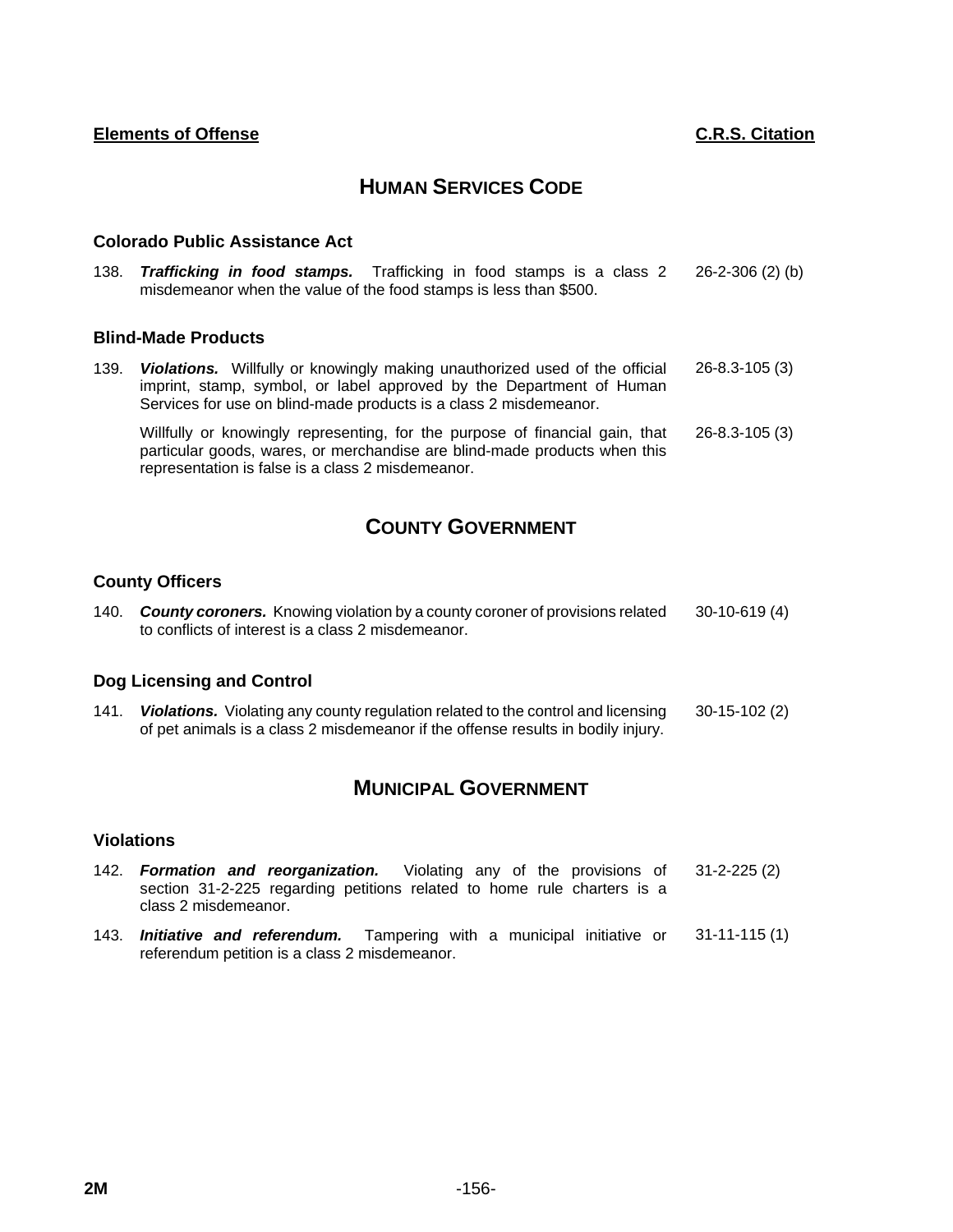# **SPECIAL DISTRICTS**

## **Offenses Related to Special Districts**

144. *Interference.* A director, employee, or agent who interferes with the State Auditor's examination of the books, records, reports, or vouchers, or other information of the Denver Metropolitan Major League Baseball Stadium District commits a class 2 misdemeanor. 32-14-109 (2) (b)

A director, employee, or agent who interferes with the State Auditor's examination of the books, records, reports, vouchers, or other information of the Metropolitan Football Stadium District commits a class 2 misdemeanor. 32-15-109 (2) (b)

# **PARKS AND WILDLIFE**

# **Parks and Outdoor Recreation**

- 145. *Aquatic nuisance species.* The third and any subsequent knowing and wilful violation of the provisions of section 33-10.5-105 prohibiting aquatic nuisance species is a class 2 misdemeanor. 33-10.5-105 (2) (c)
- 146. *Fires.* Any person who starts, builds, tends, or maintains a fire in violation of the provisions of any applicable order lawfully issued by a governmental authority that prohibits, bans, or regulates fires during periods of extreme fire hazard and that is designed to protect promote the safety of persons and property commits a class 2 misdemeanor. 33-15-106 (2) (b)
- 147. *Littering.* Throwing, dropping, or otherwise expelling a lit cigarette, cigar, match or other burning material from a motor vehicle upon land under the control of the Division of Parks and Wildlife is a class 2 misdemeanor. 33-15-108 (2)
- 148. *Damage to state property.* Damaging, alerting, or destroying any property that is under the control of the Division of Parks and Wildlife is a class 2 misdemeanor. 33-15-109
- 149. *River outfitters.* A river outfitter who operates a river-outfitting business without a valid license or without insurance commits a class 2 misdemeanor. 33-32-107 (1)

A river outfitter, guide, trip leader, or guide instructor who operates a vessel with wanton or willful disregard for the safety of persons or property commits a class 2 misdemeanor. 33-32-107 (2) (c)

# **MINERAL RESOURCES**

# **Offenses Related to Mineral Resources**

150. *Colorado Mined Land Reclamation Act.* Willfully and knowingly releasing confidential information relating to an application for a reclamation permit filed with the Mined Land Reclamation Board is a class 2 misdemeanor. 34-32-112 (9)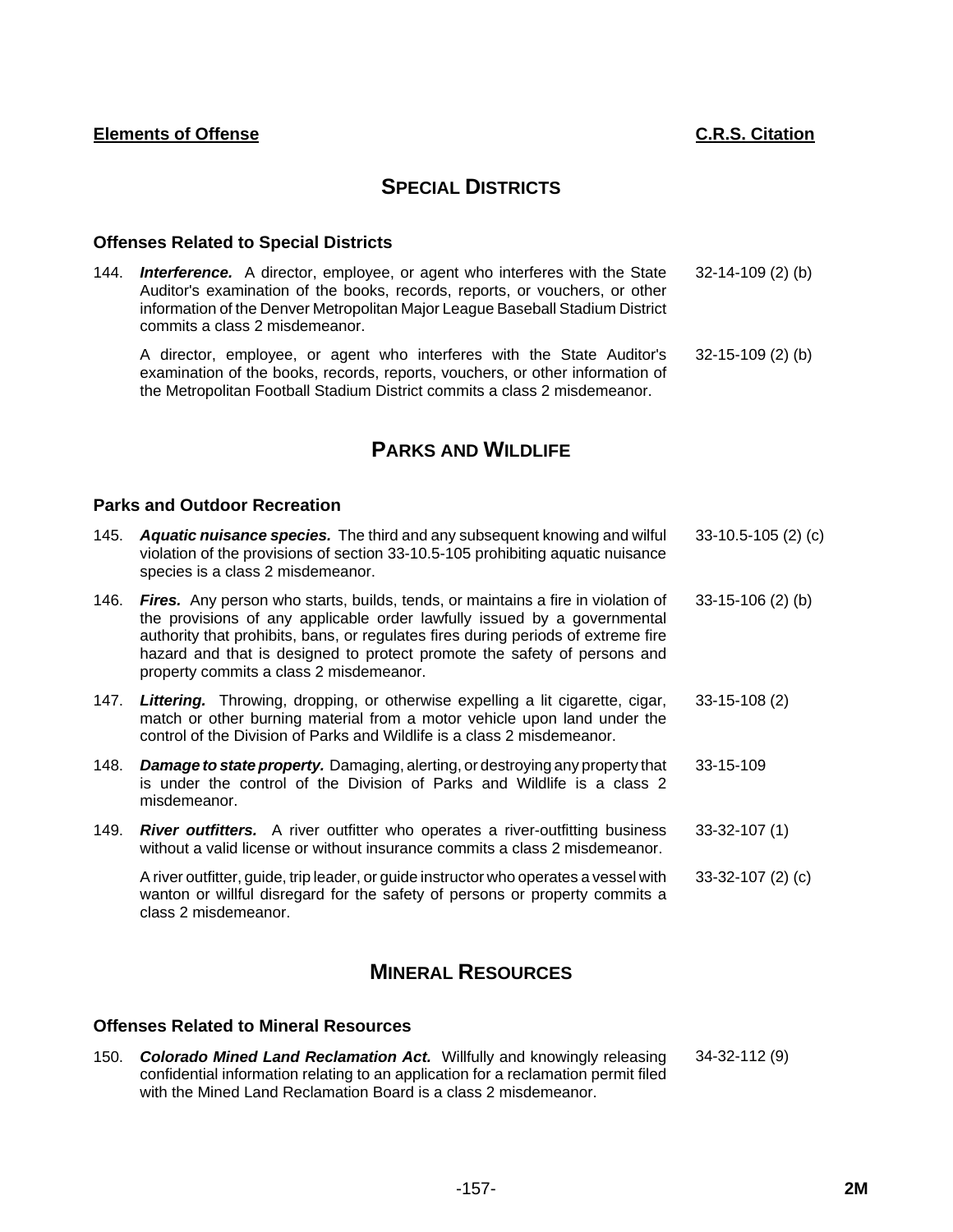151. *Colorado Land Reclamation Act for the Extraction of Construction Materials.* Willfully or knowingly releasing confidential information relating to an application for a reclamation permit or notice of intent to conduct exploration filed with the Mined Land Reclamation Board is a class 2 misdemeanor. 34-32.5-112 (8)

# **AGRICULTURE**

# **Pesticide Act**

152. *Violations.* Violating any of the provisions of section 35-9-120 (1) (g), (2) (d), or (2) (f) of the Pesticide Act is a class 2 misdemeanor. 35-9-125 (3)

## **Pesticide Applicators' Act**

153. *Violations.* Violating any of the provisions of section 35-10-117 (1) (f), (2) (f), (2) (g), (4) (b), or (5) of the Pesticide Applicators' Act is a class 2 misdemeanor. 35-10-123 (3)

### **Measurement Standards Act of 1983**

154. *Violations.* Willfully making, installing, selling, offering to sell, using, or allowing to be used any counterfeit seal or seal of the Commissioner of Agriculture without proper authority is a class 2 misdemeanor. 35-14-132 (1)

## **Colorado Bee Act**

155. *Violations.* Any subsequent violation of any provision of the Colorado Bee Act is a class 2 misdemeanor. 35-25-111

## **Custom Processing of Meat Animals Act**

- 156. *License requirement.* Operating a custom processing facility without a valid license is a class 2 misdemeanor. 35-33-206 (5)
- 157. *Violations.* Violating any of the provisions of or rules promulgated pursuant to the Custom Processing of Meat Animals Act is a class 2 misdemeanor. 35-33-406

### **Sale of Meat Act**

- 158. *Advertisements.* Violating any of the provisions of law regarding the advertisement of and sale of meat is a class 2 misdemeanor. 35-33.5-202 (12)
- 159. *License requirement.* Selling a home food service plan without a valid license is a class 2 misdemeanor. 35-33.5-301 (5)
- 160. *Violations.* Violating any of the provisions of or any rules promulgated pursuant to the Sale of Meat Act is a class 2 misdemeanor. 35-33.5-306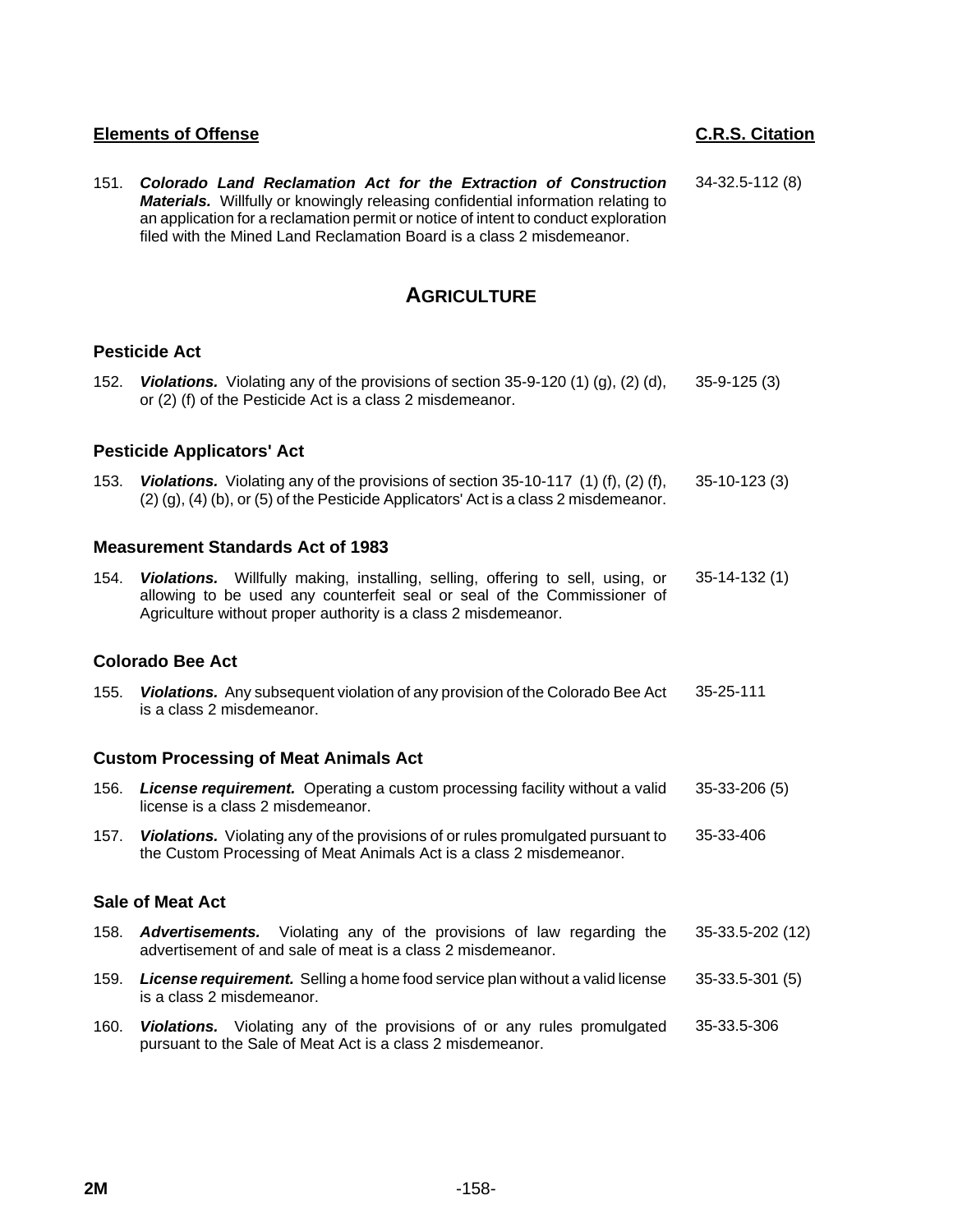# -159- **2M**

# **Confinement of Calves Raised for Veal and Pregnant Sows**

161. *Violations.* Violating any of the provisions of section 35-50.5-102 relating to the confinement of gestating sows and calves raised for veal is a class 2 misdemeanor. 35-50.5-102 (3)

# **Pet Animal Care and Facilities Act**

162. *Violations.* Violating any of the provisions of section 35-80-108 (1) (a), (1) (b), (1) (c), (1) (f), or (1) (m) of the Pet Animal Care and Facilities Act is a class 2 misdemeanor. 35-80-114

# **REAL AND PERSONAL PROPERTY**

# **Mortgages and Trust Deeds**

163. *Removal of improvements from encumbered property.* An owner of real property who removes any improvements from encumbered property without first obtaining the written consent of the lien holder commits a class 2 misdemeanor. 38-39-105 (2)

# **TAXATION**

# **Cigarette Tax**

164. *Additional requirements for tobacco product manufacturers and stamping* agents. A person who sells, distributes, acquires, holds, owns, possesses, transports, imports, or causes to be imported cigarettes when he or she knows or should know that the cigarettes are intended for unlawful distribution or sale in Colorado commits a class 2 misdemeanor. 39-28-306 (4)

# **UTILITIES**

# **Enforcement**

- 165. *Violations by agents.* An officer, agent, or employee of a public utility who fails to comply with or who helps another to not comply with an order or requirement of the Public Utilities Commission commits a class 2 misdemeanor. 40-7-106
- 166. *Violations by individuals.* An officer, agent, or employee of a corporation other than a public utility who fails to comply with or who helps another to not comply with an order or requirement of the Public Utilities Commission commits a class 2 misdemeanor. 40-7-108

# **Elements of Offense C.R.S. Citation**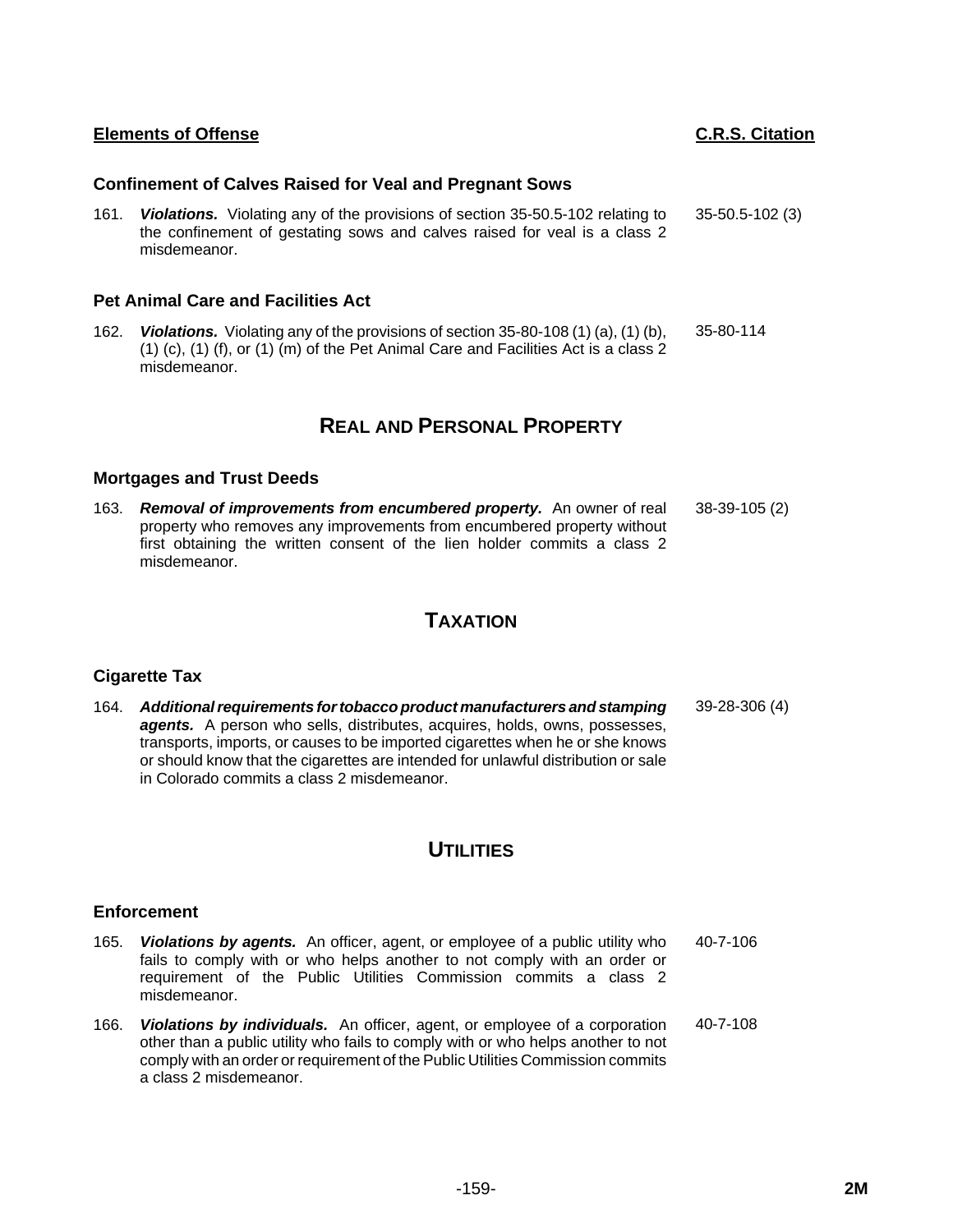## **Motor Carriers**

167. *Violations.* Any person who violates or fails to comply with or who procures, aids, or abets in the violation of, Article 10.1 of Title 40 concerning motor carriers commits a class 2 misdemeanor. It is also a class 2 misdemeanor to fail to obey, observe, or comply with, or to procure, aid, or abet in any such failure, any order, decision, or rule of the Public Utilities Commission adopted under the motor carriers article. 40-10.1-114 (1)

Any individual who is employed by or who contracts with a motor carrier and who operates a motor vehicle for the motor carrier's business without meeting the requirements of a criminal history record check commits a class 2 misdemeanor. 40-10.1-114 (2)

# **VEHICLES AND TRAFFIC**

### **Registration and Taxation**

168. *Manufacturers or dealers.* Violating any provisions of law pertaining to the issuance, return, and use of demonstration plates is a class 2 misdemeanor. 42-3-116 (7) (d)

## **Regulation of Vehicles and Traffic**

| 169. | <b>Foreign matter on highways.</b> Throwing, dropping, or otherwise expelling a<br>lit cigarette, cigar, match, or other burning material from a motor vehicle upon<br>any highway is a class 2 misdemeanor.                                                                                                                   | 42-4-1406 (5) (b) |
|------|--------------------------------------------------------------------------------------------------------------------------------------------------------------------------------------------------------------------------------------------------------------------------------------------------------------------------------|-------------------|
| 170. | Vehicles abandoned on public property. Knowingly violating any of the<br>provisions of Part 18 of Article 4 of Title 42 regarding vehicles abandoned on<br>public property is a class 2 misdemeanor, unless otherwise specified.                                                                                               | 42-4-1811         |
| 171. | <b>Vehicles abandoned on private property.</b> Knowingly violating any of the<br>provisions of Part 21 of Article 4 of Title 42 regarding vehicles abandoned on<br>private property is a class 2 misdemeanor, unless otherwise specified.                                                                                      | 42-4-2110         |
| 172. | <b>Theft discovered - duties - liability.</b> A person who, for the second time within<br>five years, submits an inquiry to the Colorado Motor Vehicle Verification System<br>and fails to report to the nearest law enforcement agency when the system<br>identifies a motor vehicle as stolen commits a class 2 misdemeanor. | 42-4-2204 (3)     |
|      | <b>Certificates of Title</b>                                                                                                                                                                                                                                                                                                   |                   |
|      |                                                                                                                                                                                                                                                                                                                                |                   |

173. *Repossession of motor or off-highway vehicle.* Repossessing a motor or off-highway vehicle without notifying the appropriate law enforcement agency is a class 2 misdemeanor. 42-6-146 (2)